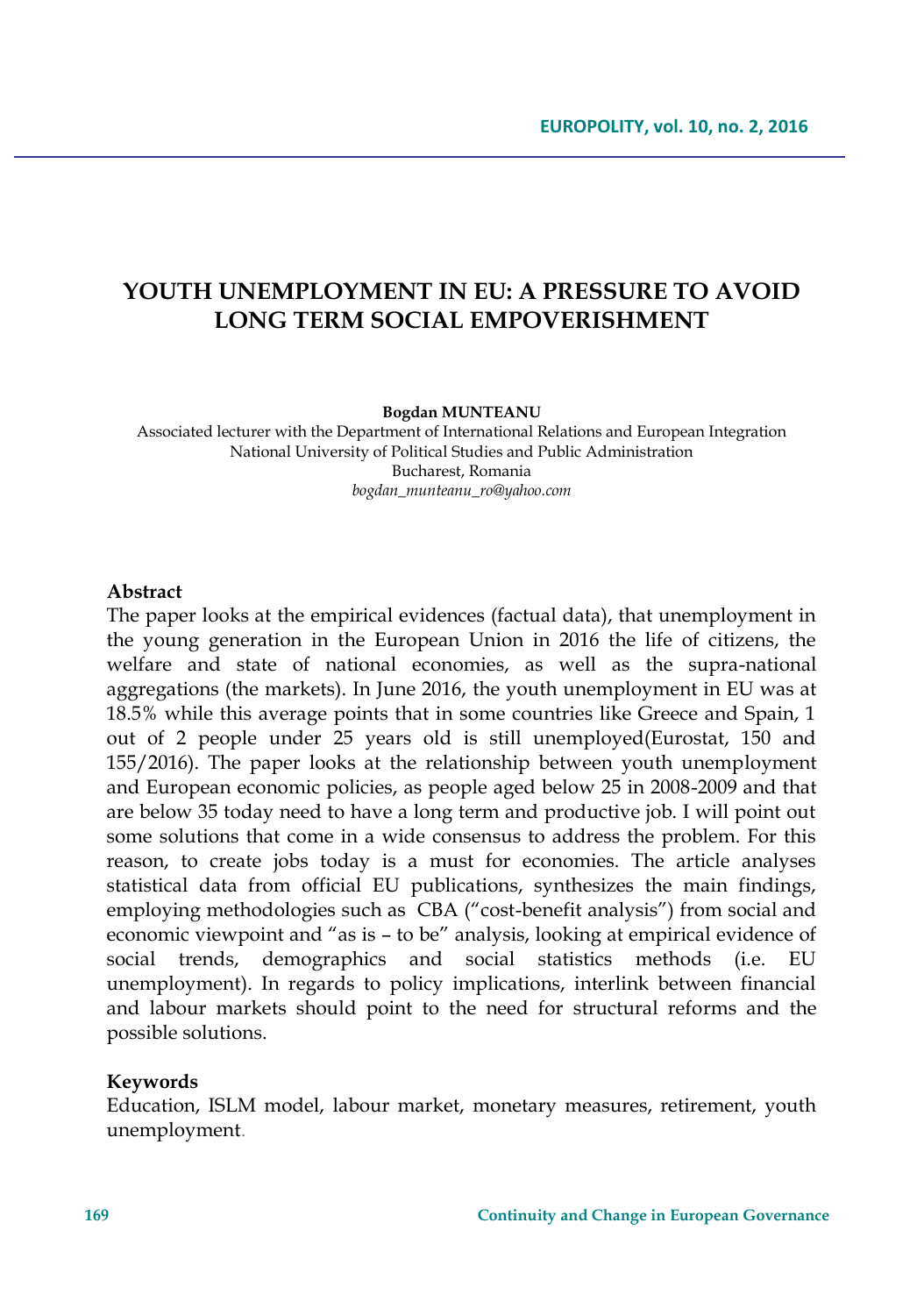*"When you are old and grey and full of sleep, And nodding by the fire, take down this book, And slowly read, and dream of the soft look Your eyes had once, and of their shadows deep;"* By William Butler Yeats1, "When You Are Old", "The Countess Kathleen and Various Legends and Lyrics" (1892)

## **1. FACTS UPON UNEMPLOYMENT IN EU**

It is not by chance or coincidence that I chose the words of Irish poet W.B. Yeats as an introduction to the theme chosen for this topic. Ireland, as member of Euro Area, has been hardly hit by the financial crisis sparked in 2008, and at the midst of downturn in 2012, youth unemployment stood abruptly at 31.3%, according to Central Statistics Office of Ireland (2016). It is an enduring measurement of the economy which proves hard to diminish. After 8 years, Ireland recorded half of the height in youth unemployment: 15.3% (Eurostat June 2016).

1.1. The figures of unemployment today

According to the figures published by Eurostat<sup>2</sup> on July 29, 2016 reporting for June 2016, it is estimated that around 21,000,000 people were unemployed, out of which almost 16,300,000 were in Euro Area (EA) (close to 78%). Four

<sup>&</sup>lt;sup>1</sup> The Irish poet won the Noble Prize for Literature in 1923, on which occasion he acknowledged the recognition as "part of Europe's welcome to the Free State". Irish Free State was established in 1922 by secession, under Anglo-Irish Treaty. Only later, by the Constitution of 1937, the name changed to Ireland (note of author).

<sup>2</sup> Eurostat (ec.europa.eu/eurostat) uses the definition of International Labor Organization: "The unemployed comprise all persons of working age (15 to 74) who were: a) without work during the reference period, i.e. were not in paid employment or self-employment; b) currently available for work, i.e. were available for paid employment or self-employment during the reference period; and c) seeking work, i.e. had taken specific steps in a specified recent period to seek paid employment or self-employment. For purposes of international comparability, the period of job search is often defined as the preceding four weeks, but this varies from country to country." Source: http://www.ilo.org/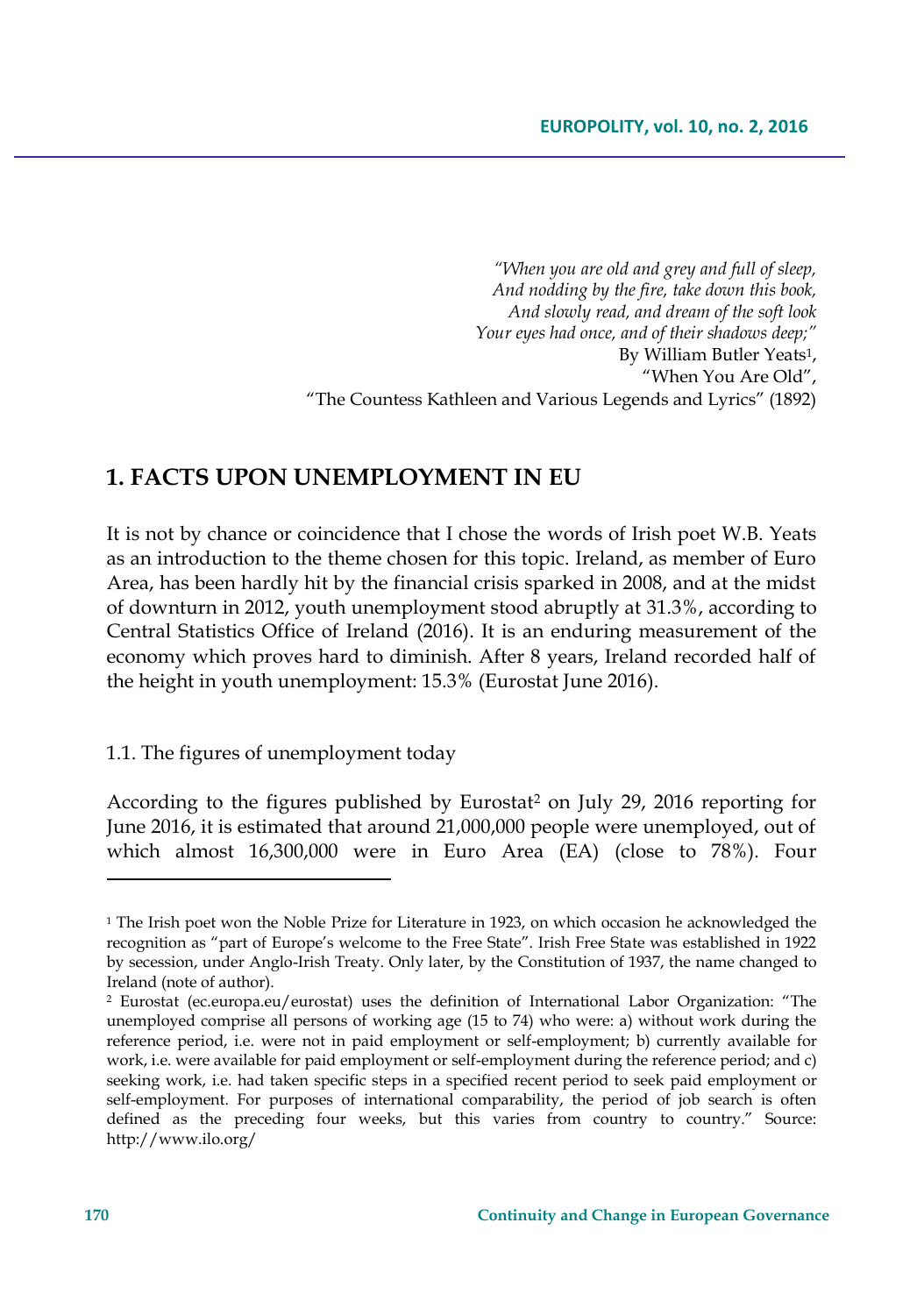unemployed people being in the Monetary Union out of five people unemployed in EU is a heavy toll on economies, especially because the new jobs creation needs to be supported by electronic money and paper banknotes.

## 1.1.1. *Unemployment in Euro Area*

In EA19 the unemployment rate (month over month and year on year) stood at 10.1% (stable from previous month and well down from June 2015 figure of 11%). (Eurostat 2016, 150)

#### 1.1.2. *Unemployment in European Union*

Even though unemployment rate in EU28 stood at 8.6% in June 2016, it is still high and reflects discrepancies in absolute size and relative percentages. Overall, in EU28, it stands out that Spain and Greece are absolute "champions" to this indicator, posting 19.9% respectively 23.3%, high above the next follower – the newest member Croatia (13.2%). The latest figures reported: Spain 4,500,000 and Greece 1,100,000 represent 27% of EU28 total unemployed persons and 34% of EA19 total unemployed persons (Eurostat 2016, 150). The consequences of these numbers are reflected directly into the welfare of the states and their citizen's lives and have the potential to spiral up, as real Gross Domestic Product (GDP) will be lower than full potential, companies will record lower turnovers and will decrease prices to sustain cash flows and can cut jobs further. This can lead to a higher deflation and unemployment on short term and to state subsidies and allowances for the people dependant on public financial aid on the long term, revealing a potential pressure on the state pension system.

#### 1.1.3. *Youth Unemployment in European Union*

EU28 has around 90,000,000 people aged 15-29 (17% of total population) and this age interval is significant for transition from education to employment. There are 3 age sub-segments of young individuals: between ages of 15-19, the majority is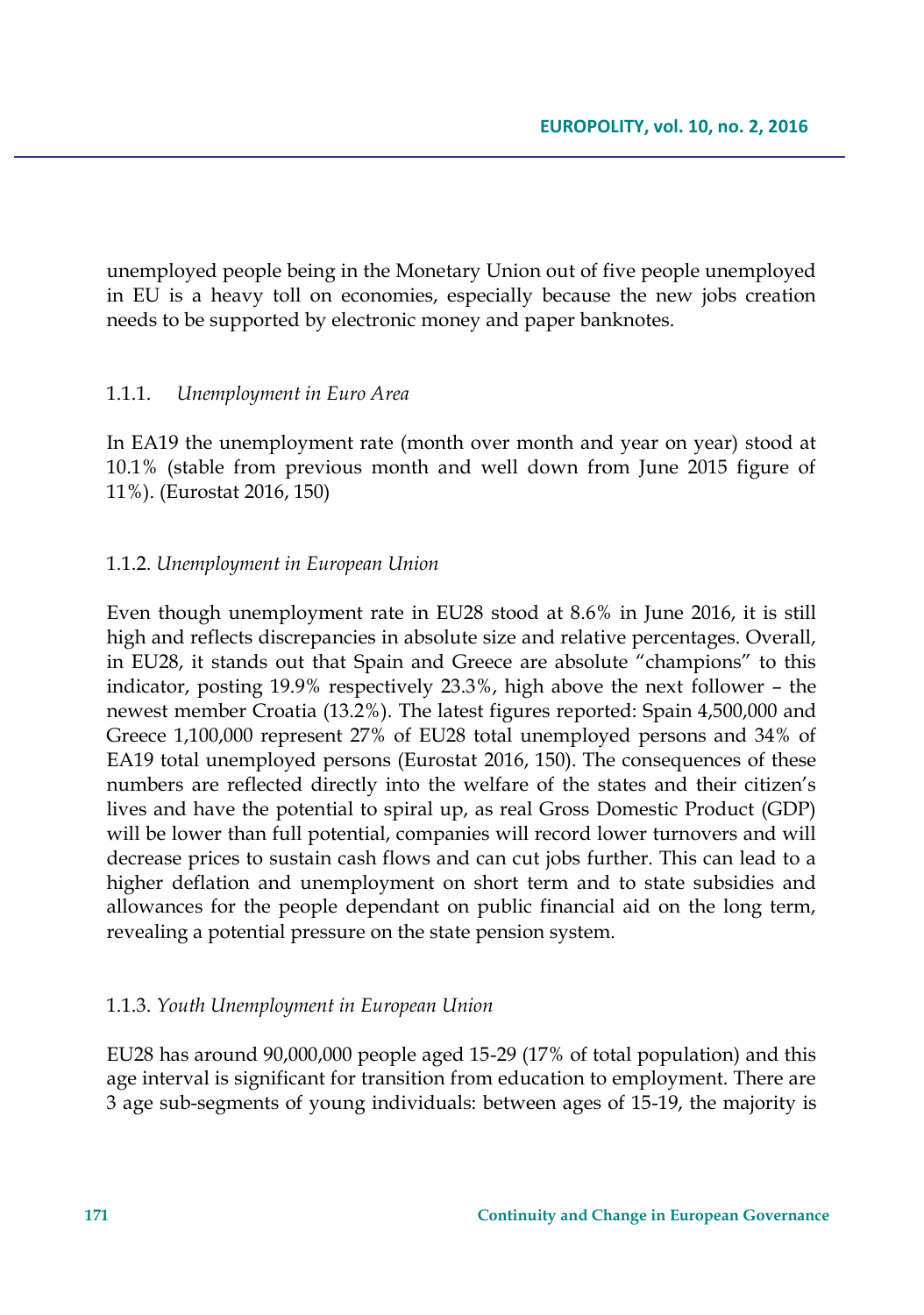in education, between 25-29 years old the majority is working or eligible for work, while people between 20-24 are distributed among work and education.

Youth unemployment rate reported by Eurostat in August 2016 – at 18.5% – is calculated and reflected for 15-24 years old persons. Because not all young people are looking for a job, the share of unemployed in total population of that age is lower, at above 9%.

Although youth unemployment rate can be considered a threat to future economic development at the current level of 18.5% in EU28, it is not of immediate impact, because under 25, people usually still attend a form of higher education, although at least a part of them that are considered by statistics as eligible for work. The problem with this average is directly reflected again in Spain and Greece where the rates are 45.8% and 47.4% as of June 2016. For people under 25 willing to work and not finding work, 1 out of 2 young people (eligible for work) is jobless. To understand the impact of these two countries, let's consider the latest figures reported: Spain and Greece have 800,000, representing 19% of EU28 youth unemployed and 28% of EA19 youth unemployed (Eurostat 2016, 155).

A disturbing fact: looking closely at people 15-29 of age, that are neither in employment nor in education, the unemployment rate increases considerably: 6.3% for 15-19 segment, 17.3% for 20-24 segment and 19.7% for 25-29 segment (Eurostat, August 11, 2016). Exceeding the three age intervals, the rate remains high at 19.4% for the next age subsegment 30-34 (Eurostat, September 1, 2016). Italy records 31.1% in 20-24 youth unemployment, while Greece is at 26.1%, closely followed by Croatia (24.2%), Romania (24.1%), Bulgaria (24%) and Spain and Cyprus (each 22.2%). According to the released publication by Eurostat, even though between 2016-2015 the proportion of young people aged 20-24 who were neither in education nor in employment remained relatively constant, the average hides the fact that in 18 states the situation deteriorated. The states mentioned (Italy, Spain, Greece) recorded an increase in youth unemployment by more than +9%.

For the purpose of this debate, to conclude upon facts, at least 1 out of 5 people aged 25-34 is unemployed and eligible for work, looking to obtain a job (to average 19.7% and 19.4% average youth unemployment rates, compared to 8.6% average unemployment rate in EU28). The concentration can be seen all over the South of Europe: Spain, Italy, Greece, Cyprus, Bulgaria, Romania, Croatia. It takes a toll on wealth and income redistribution for the societies in each country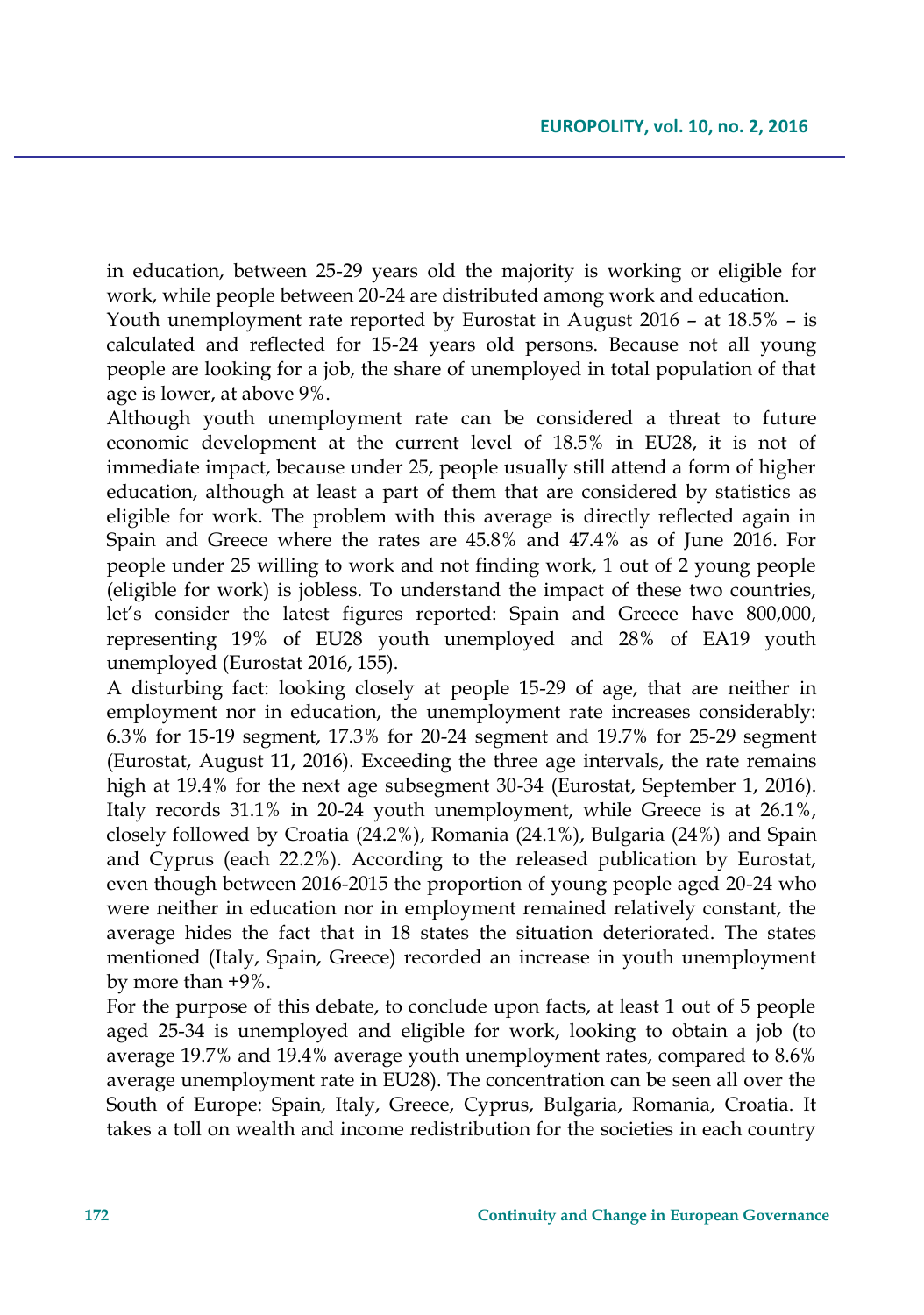and it creates a problem for EU, not for the costs today, but for greater costs in the future. These people do not have incomes, do not pay for healthcare and pensions and will find increasingly difficult to access jobs. The time span of this lagged problem: at least 30 years from now.

According to Madalina Mihalache (Head of the European Parliament's Representative Office in Bucharest) in a declaration from 2013: "The International Labour Organisation estimates implementation costs for the Eurozone to stand at 21 billion euros per year. It may seem a lot, but these numbers must be compared with the costs of unemployment benefits and the lack of activity of the jobless youth ([Leşcu](http://www.rri.ro/en_gb/supporting_the_labour_market_insertion_of_young_people-2530016) and Palcu 2015). Given that 7.5 million young people are unemployed in Europe at present, and are not engaged in any sort of education or training, the European Foundation for the Improvement of Living and Working Conditions (EUROFOUND) has estimated that economic loss to society for not integrating NEETs is estimated at 150 billion euros per year". Rovana Plumb, the former Labour Minister, said in the same interview for Radio Romania International, that the European Commission assigned around EUR 470 million to Romania for 2015-2018. The aid is provided for employers offering jobs to young people, consisting of a subsidy of EUR 200 and EUR 113 for each young employee hired continuously for minimum a year. Employers should maintain young employees for minimum 18 months, only after that time they can benefit from a cut in social security contributions for 24 months.

European Youth Forum, in a policy paper (European Youth Forum 2014, 166) approaches youth employment for improving the working conditions and the number of new jobs created, as young people have been adversely affected by the onset of financial crisis in 2008, aiming to address youth unemployment by education, quality internships and job opportunities. Youth unemployment is double the rate of unemployment in EU. Although attention has been given to young people unemployed facing discrimination and disadvantages in relation to labour market (EC Document on a Proposal for a Council Recommendation on Establishing a Youth Guarantee 2012, 729), policy responses to date have been little coordinated, partly effective and insufficient. As a result, youth unemployment crisis could be felt in Europe for the long term. The cost of youth unemployment, in terms of lost tax contribution and social welfare payments, is estimated to have been around  $\epsilon$ 153 billion in 2011, equating to around 1.2% of the EU's total GDP (Massimiliano Mascherini et al. 2012).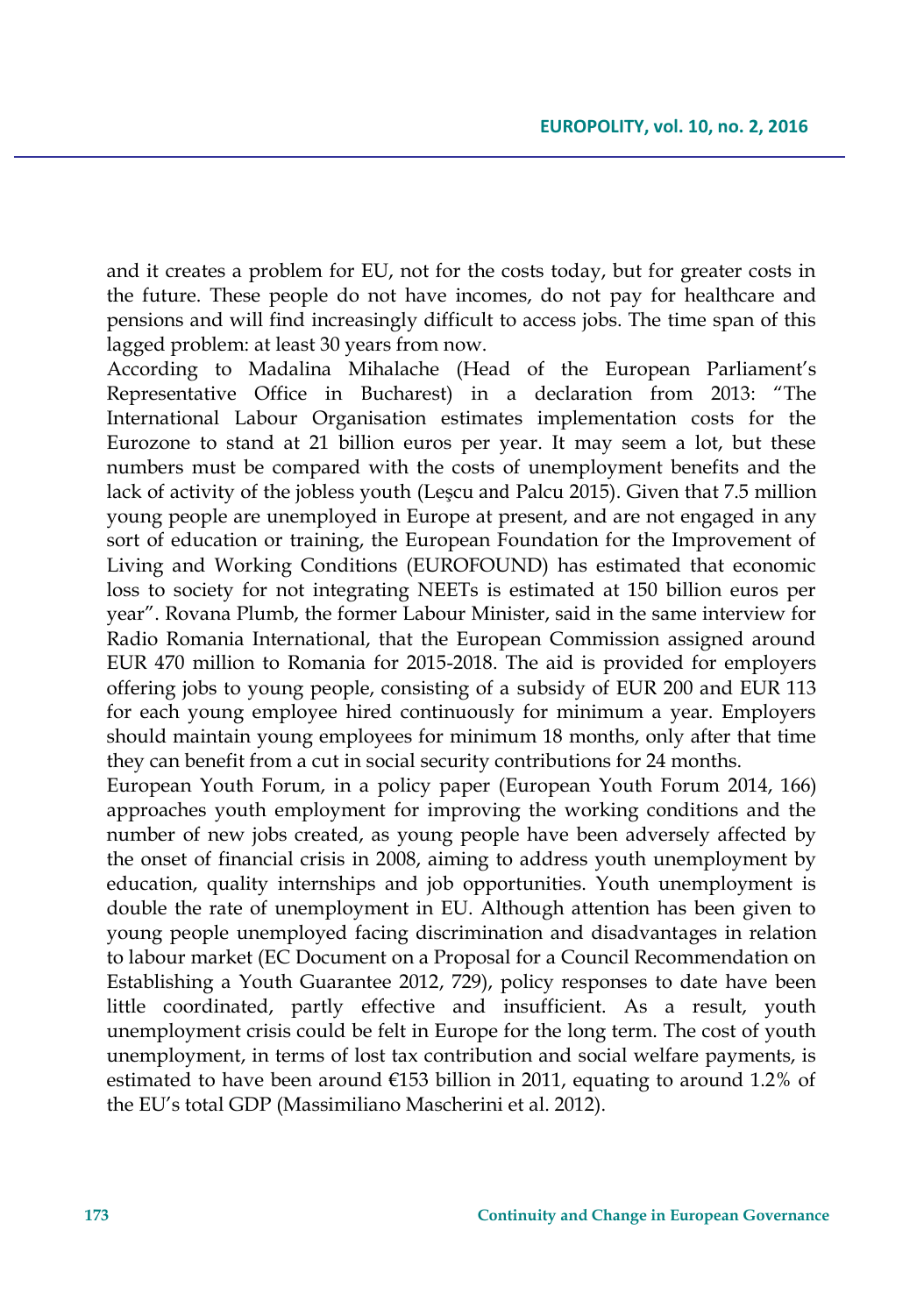European Youth Forum, University of Bath and GHK Consulting assessed the impact of non-formal education in the youths employability and showed that among the six 'soft skills' mostly demanded by employers, five of these are developed through involvement in youth organisations. These skills are: communication, team work, decision-making, organisational skills and selfconfidence (Manuel Souto-Otero et al. 2013). Youth Employment Initiative under the 2014-2020 Multiannual Financial Framework budgeted EUR 6 billion for addressing youth unemployment. Persistently high youth unemployment shows there is a structural problem in labour market. However, the problem will persist and EUR 6 billion is not enough at all. According to Eurofound, in 2013, the cost of 7.5 million young people (15-29) who are not in education, employment or training (NEETs) has been estimated to be more than EUR 153 billion a year, or 1.2% of EU GDP (ETUC 2013).

#### 1.1.4. *Trends in youth unemployment within EU28*

People aged 15-24 usually registered an unemployment rate that is significantly higher than the general rate of all ages eligible for work, at least double or more than double. The youth unemployment rate sharply dropped up to the value of 15.2% at the beginning of 2008, remaining the lowest recorded rate in EU. The financial crisis impacted young people in the first place, the job losses raised the rate to a maximum of 23.8% in 2013.

The high level of this indicator proves that young graduates of high-schools and universities have difficulties to obtain a job in the present economic environment, because of a set of factors contributing to this persisting structural gap in labour market: insufficient skills required by employers, inexperience and limited expertise, limited access to guarantees for securing new jobs, a mismatch between educational curricula and employers' needs, inadequate mobility and vocation for entrepreneurial endeavours, just to name a few causes. In the report "Framework of Actions on Youth Employment**"** (European Social Partners 2013) revisited in 2014, 2015 (European Social Partners 2015) and 2016 (European Social Partners 2016), national social partners, public authorities and other stakeholders act together to achieve four priorities: learning, transition, employment and entrepreneurship. The final evaluation will be conducted for the year 2017. In addition, young people are more likely to be hired with temporary contracts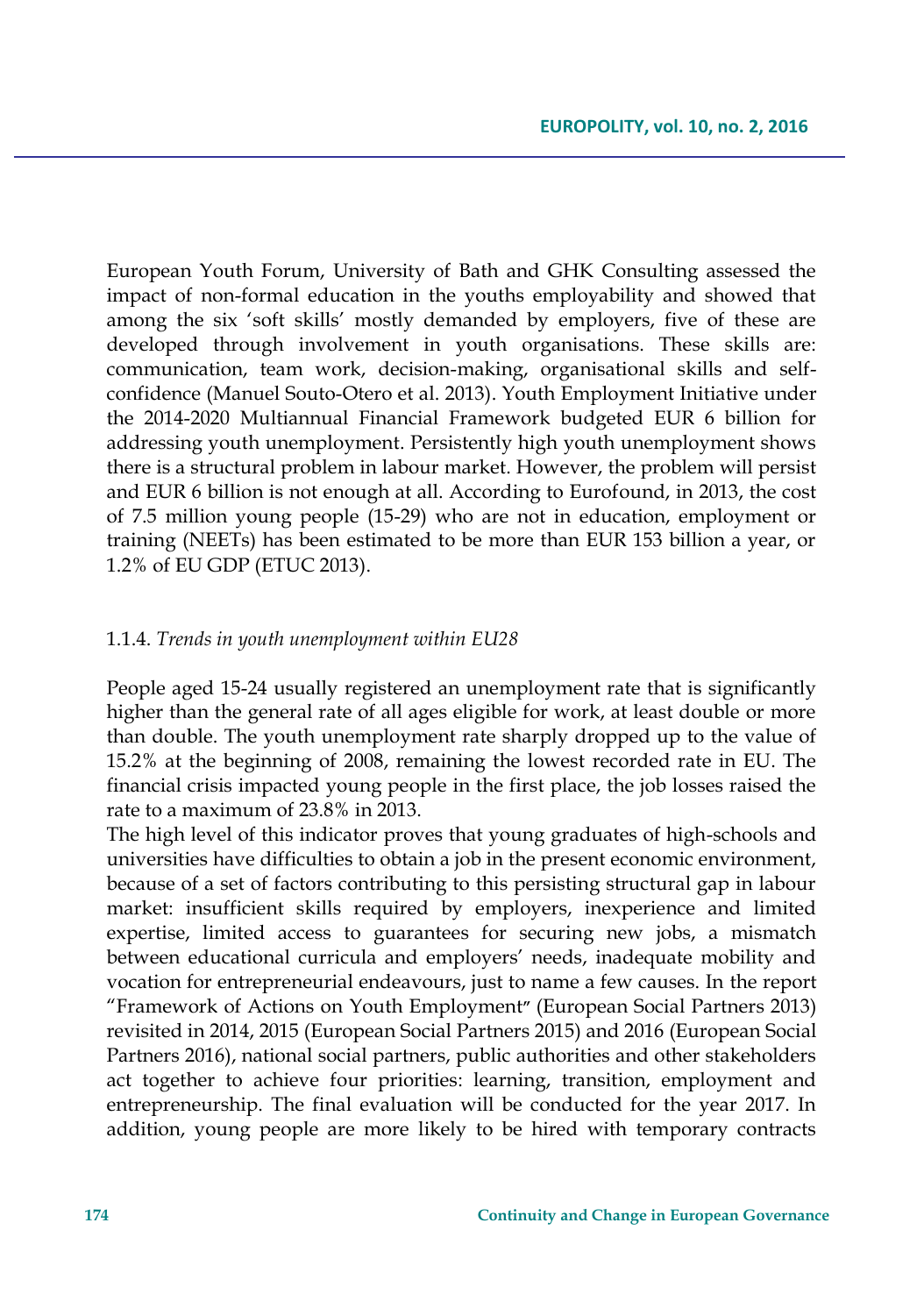which could be a solution for some of them, but for others, they could be stuck in a succession of short term and/or limited-hours contracts.

#### 1.2. Understanding the policies

It is a related spiral between the phases of economic cycles, the abundance or scarcity of money and the reflection in price of money (interest rate) with a direct consequence on returns (yields) and job creation or contraction in an open economy. Simply stated, when cheap money (at low interest rates) floods the economy, a part is transferred into investments (job creation) and a part in consumption (that gets back to companies via the turnovers, into profits and expansion). But when investments turn unprofitable (errors in value assessment or in appraisal of fair market value) in an economy, the loss of valued investment and the lack of resources to repay initial investments, translate into loss of money. Consequently, scarcity of money affects jobs, consumption is cut and turnovers decrease, leading to the contraction of economic activities.

John Maynard Keynes argued that at this stage of onset of economic crisis, it is the easy way to print money and distribute them cheaply in an economy in order to boost consumption (demand side measures) to trigger job creation (supply side measures), since jobs loss is a structural problem that is difficult to manage on short term. Jobs cannot be created overnight (Jahan et al. 2014).

## 1.2.1. *The Keynesian Theory and IS-LM Model (Hicks-Hansen Model) / IS-LM-BoP (Mundell Flemming Model)*

Although the macroeconomic theory of J. M. Keynes (1936) is generally known and acknowledged to be practically applicable in job creation objective, it is not in the scope of the present debate to detail the economic models and their improvements, but appeal to them, in order to explain why the EU, through the European Central Bank, targets cheap money at any cost<sup>1</sup> to boost economic

<sup>&</sup>lt;sup>1</sup> ECB launched in 2012 the Outright Monetary Tranzactions (http://www.ecb.europa.eu/press/pr/date/2012/html/pr120906\_1.en.html). Mario Draghi,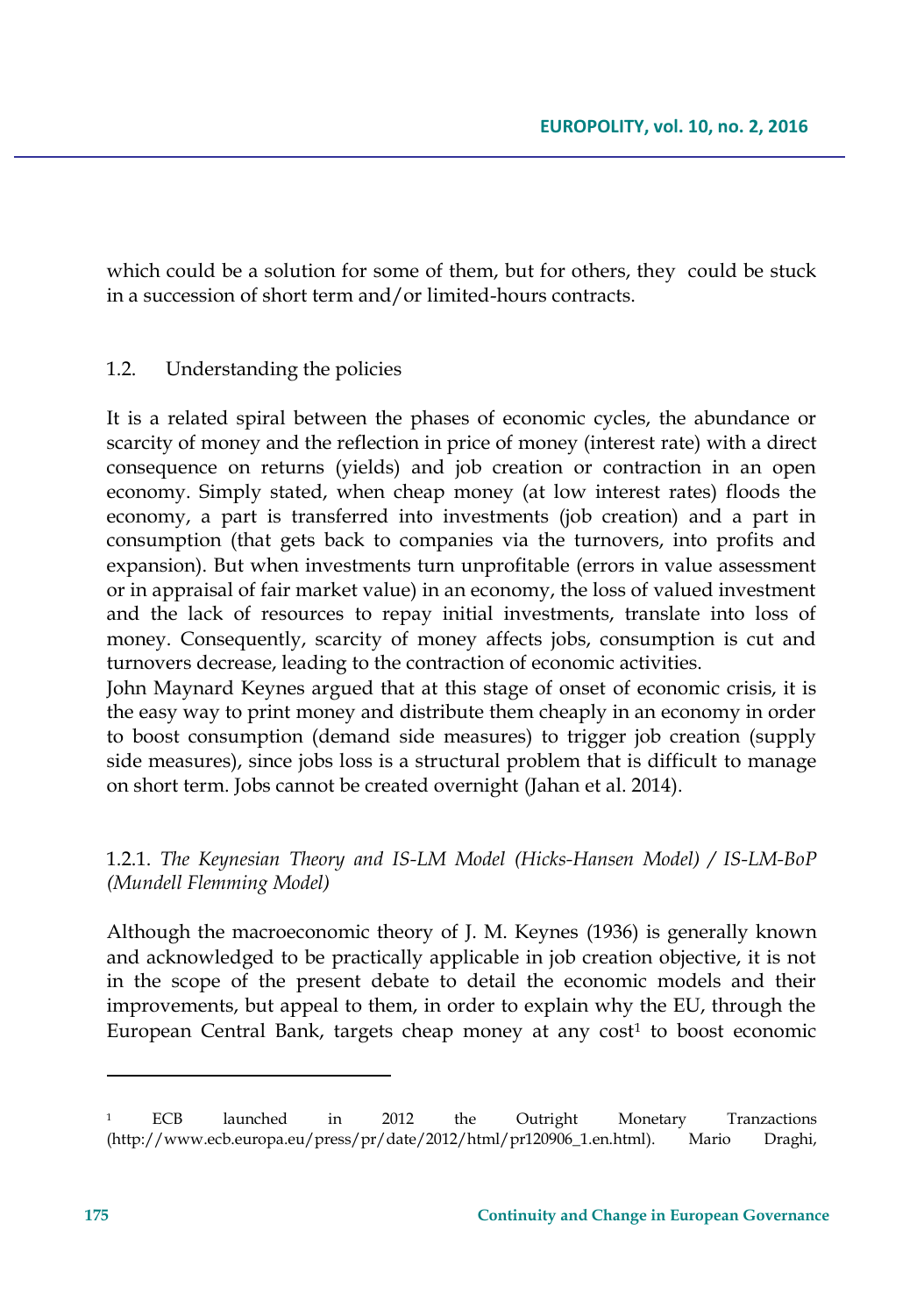development and reduce unemployment by financial investments, rather than push states to create directly public jobs with high costs.

In Hicks-Hansen model of an open economy, there is a direct relation between "Investments" and "Savings" (IS) and "Labour" and "Money" (LM) as liquidity preference under free trade and resource optimization reflected in the Balance of Payments (BoP) which stands for the allocation of flows of money. Because IS-LM model took into account only a closed economy (autarky), Mundell-Flemming model explains why in an open economy the monetary policies are not independent but correlated. Managing economic development by fiscal policy (taxes) and monetary policy (interest rate and foreign exchange rate), one cannot have fixed exchange rates, free capital movement (transfer of efficiency by price of money – interest rate and taxation) and uncorrelated decision for monetary policies (the case of EU28, EA19 where currencies fluctuate in range to EUR, interest rates follow EUR reference rate and fiscal policies are independent but guided by 2 significant benchmarks – public debt and fiscal deficit).

Investments and savings are a part of income generated via labour, translated into money as mean of development for job creation. The intersection of IS and LM graphic lines shows the equilibrium and what policies should be approached to boost Real Gross Domestic Product (National Income in terms of the price of money i.e. the level of interest rate in an economy). Liquidity under this model and the quantity of money should be seen taking in account the preference for liquidity under economic uncertainties.

In the present state of the economy of EU, considering high unemployment rate and weak, below expectations GDP growth, in an environment of close to zero or negative interest rates<sup>1</sup>, it is clear that the preference for liquidity is high and only investments with high risk-adjusted yields are chosen as alternative to

<sup>1</sup> see EURIBOR (//www.euribor-rates.eu/) the London Interbank Offered Rate among prime rank banks for EUR currency, as independent pricing of money, or EUR key reference rate (https://www.ecb.europa.eu/stats/monetary/rates/html/index.en.html) set by European Central Bank).

 $\overline{\phantom{a}}$ 

president of ECB, gave "whatever it takes" speech in 2012 (https://www.ecb.europa.eu/press/key/date/2012/html/sp120726.en.html) and announced in June 2014 the start of Asset Purchase Programme (https://www.ecb.europa.eu/press/key/date/2014/html/sp140911\_1.en.html) and in 2015 expanded it (https://www.ecb.europa.eu/press/pr/date/2015/html/pr150122\_1.en.html).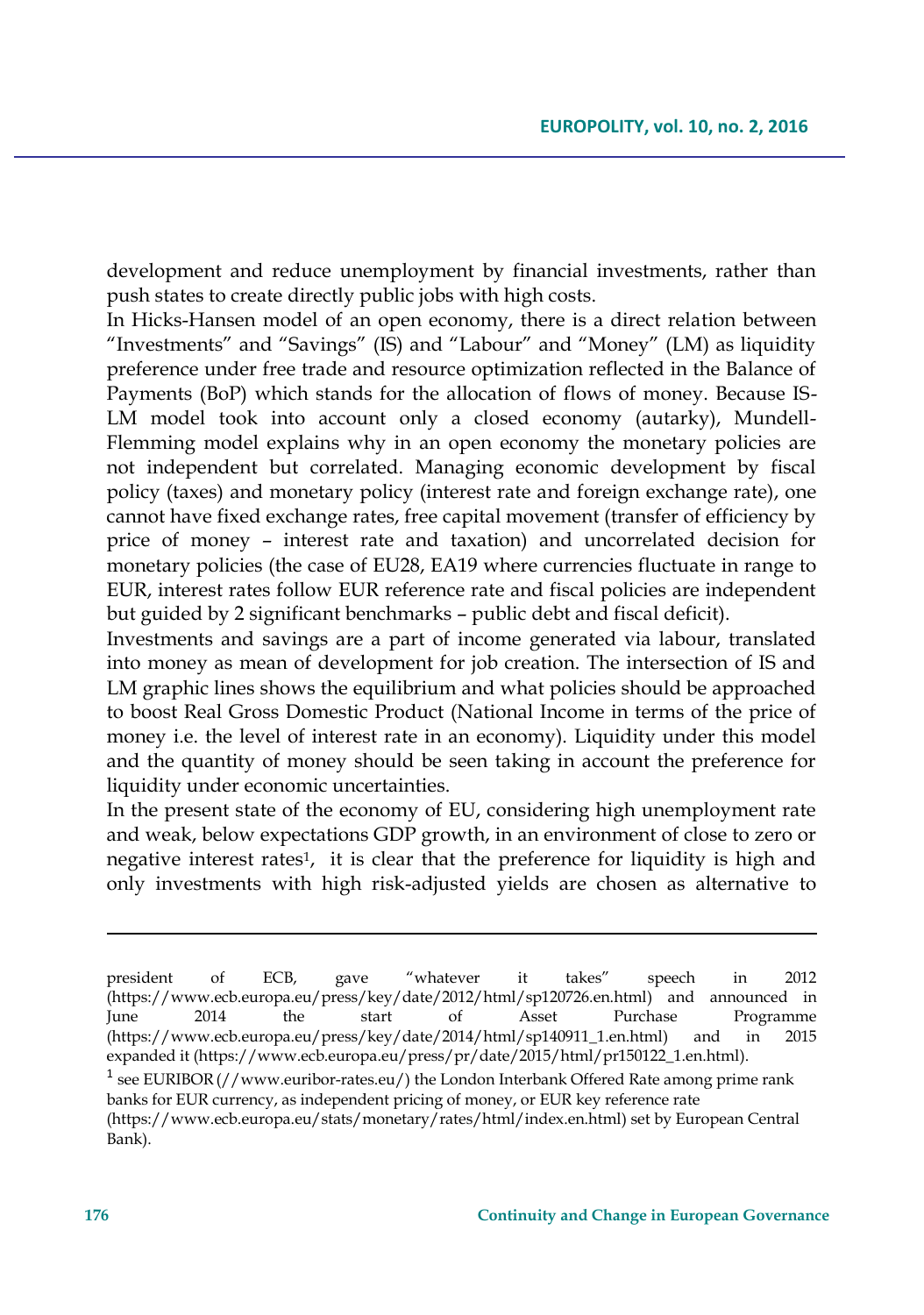stashed money. The effect of multiplication by increasing the number and the value of investments that generate positive returns (the difference between borrowing money at low interest rate and generating returns with higher yields) lead to a raise in GDP (economic growth) and translates into wages increase and job creation as part of economic development (welfare of a society). Falling interest rates favour an increase in the implementation of planned investments.

ECB is aiming to boost access to cheap money at the historically lowest key interest rate for Euro currency, implementing Quantitative Easing mechanism (the "Expanded Asset Purchase Programme" to increase the monetary mass) and buying sovereign bonds to release liquidity to national banks and in the end to commercial and retail banks, in order to finance business and create jobs. Cheap money is an incentive for spending and investing (demand side measure) and not for saving without return. Increased monetary mass favours the prime objective: inflation around 2% (which, by the way, ECB missed for the past years, as the rise in unemployment led to the exact opposite: deflation). Deflation means that merchandise is cheaper and the turnovers of companies decrease (quantity sold multiplied by falling prices). Companies will produce less and will adjust costs, the quickest and easiest measure being to cut jobs. The perspective of losing the job is an incentive for people to cut consumption and push further the pressure on companies. The economic activity is shrinking and it is obvious why monetary measures (boost investments and access to cheap abundant money) are the preferred to support investments for future economic development.

Another way J. M. Keynes addressed the recession problem was to increase government spending (when financial markets are imperfectly functional) and allow to spend more than what a country can produce (Keynes, 1936). This can be achieved by assuming a budget deficit (short term debt) or by taking loans from private and public lenders on long term (public debt) (Keynes 1993, 53). The fiscal and monetary policies are complementary one to the other. When the government spends, the national bank should control the quantity of money and inflation. When interest rates are low and inflation is controlled (cheap investments), the fiscal authorities should collect taxes and make reserves for future spending. This is called anti-cyclical approach.

The EU does not have all the instruments to manage flow of money. This is for a number of reasons: there are only 19 countries in the monetary union; there is no fiscal union, central banks from all over EU coordinate, but governments are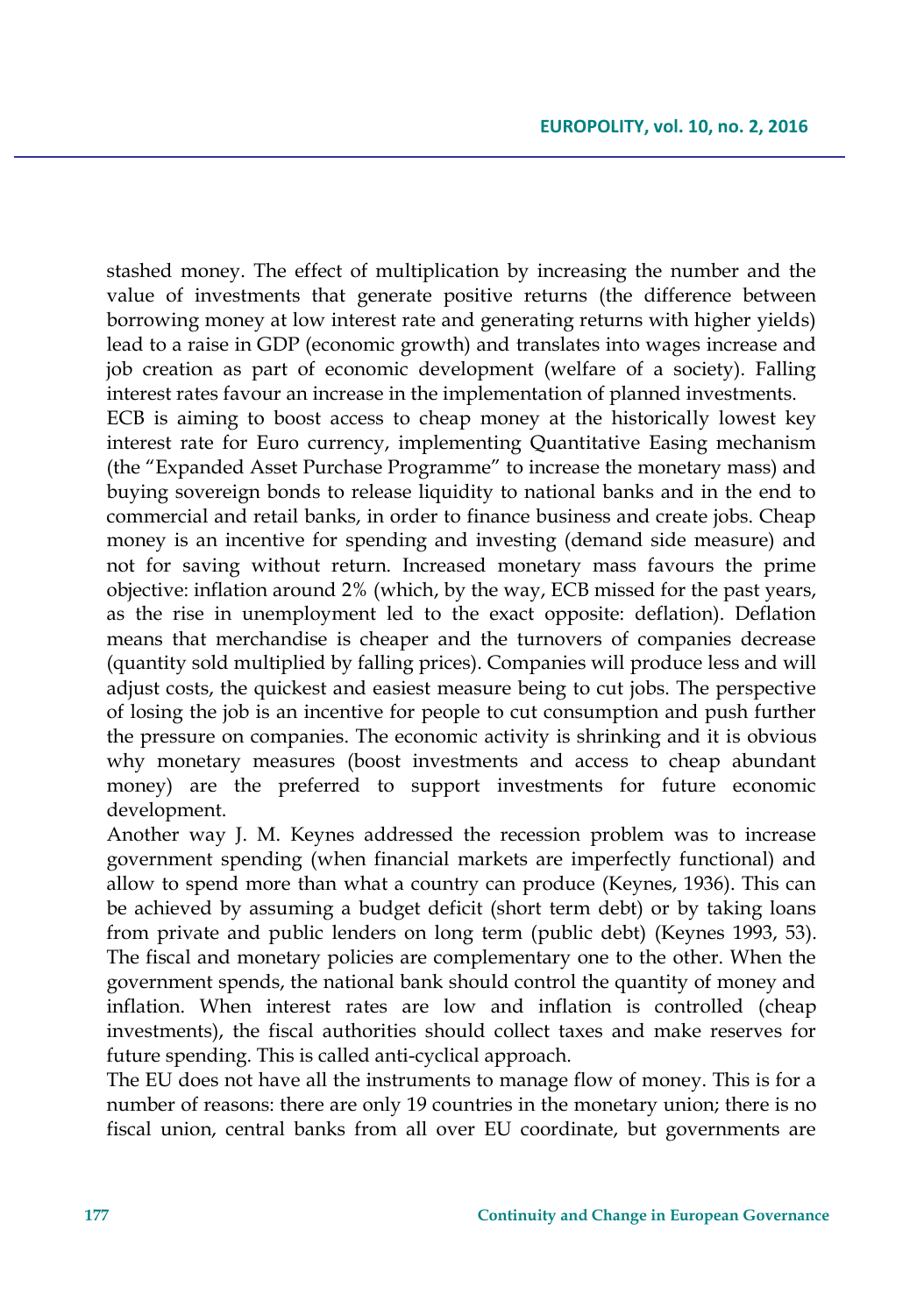constraint to maintain public debt below 60% (in EA19, the public debt is above 90%) and fiscal deficit below 3%, a discipline that failed (Eurostat a 2016); the structural fiscal deficit should not exceed 0.5% or for some industries 1%. Austerity measures imposed by fiscal discipline at state level, means all the pressure for cheap money is on ECB and the system of European central banks. To draw a conclusion, the effective way to support job creation is to promote investments by providing quick access to cheap money and favour consumption at the same time. The first instrument used as monetary measure is interest rates. Lower interest rates decrease the cost of borrowing and encourage people to spend and invest and at the same time, reduce exchange rate and make exports more competitive. This increases aggregate demand and should also lead to an increase in Gross Domestic Product and reduce unemployment. Sometimes, lower interest rates may be ineffective in boosting demand and central banks may resort to Quantitative Easing (asset-purchasing in exchange for money) attempting to increase money supply and boost aggregate demand.

# **2. WHY REDUCING YOUTH UNEMPLOYMENT IS A PRIORITY IN EU**

It is estimated by European Central Bank (March 2016) that people aged 16-34 lost 5% of household income in real terms (taking into account the inflation rate) over the last 8 years. The problem is that young families have been hit hard twice, because they were most exposed to losing jobs (shortest period of employment, the least work experience, the last to come in a company, etc.) and because in the past 8 years they were not able to build assets for financial independence (short period of time, low wages for beginning of career jobs, need for consumption and not saving, etc.). In difficult economic times, young unemployed people are the most exposed to hardships (European Central Bank a 2016).

The deprivation of economic means of subsistence for young people aged under 35 leads to mistrust in EU institutions, in society, generates frustrations and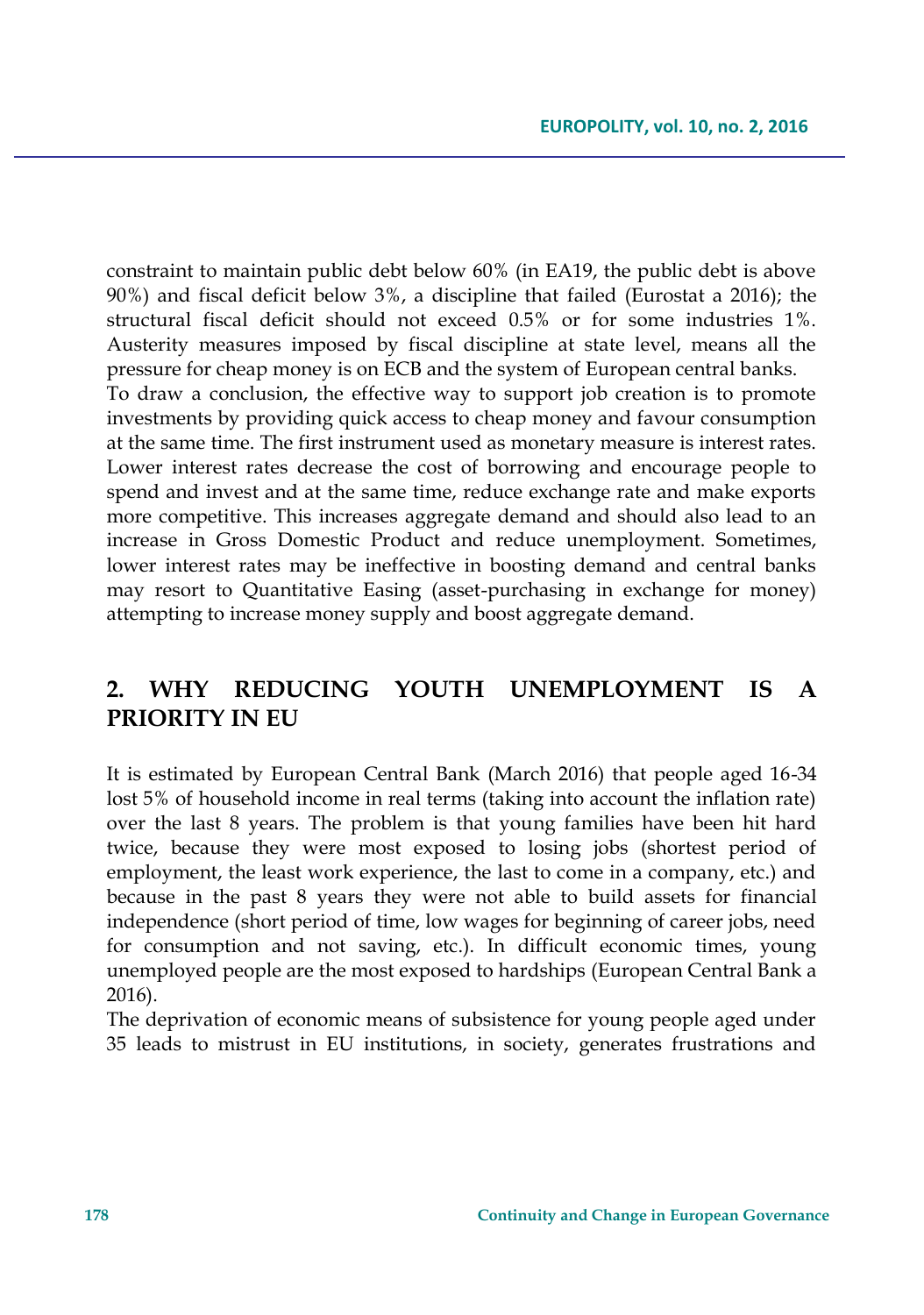social inadequacy, leads to revolt and rebellion<sup>1</sup>, poses a pressure on state support for unemployment. Insufficient and inadequate nourishing will be the cause to healthcare problems and illnesses will break families and menace the foundation of EU values.

These jobless people under 35 years old will make transition to middle age of life without a source of income, will not be able to create a financial independence at old age and will be a disaster for the pension systems in every country.

The cause for this problem is that in every country, the labour market is organized in such way to protect the persons with more work experience, wellpaid work contracts and who enjoy a double shield: syndicates and labour law. In such a system, youth are hired on temporary contracts, in internships, in practice stages and get laid off first in economic downturn. Usually, they have the lowest payments. In such a social system, wealth distribution creates inequalities and consumption is misbalanced, affecting future economic growth. Knowing that young people are the first to leave, employers have a tendency to allocate investments for skills development to older employees. This way, abilities to be fit for the demands of competitive labour market fall on the next age segment. Lacking training and development on the job, the young generation is more likely subject to stay for longer on lower wages, prolonging the slow economic growth.

The main role of European Central Bank is to control inflation by maintaining the stability of prices<sup>2</sup>. The prices are the transfer mechanism of money in exchange for property or ownership of goods and services. When prices are stable, they favour equitable redistribution of wealth. A deflation in EU is impacting distribution of monetary resources. Negative interest rates erode capital and

<sup>1</sup> See articles in the press about social protests and uprising in Greece (http://edition.cnn.com/2016/05/09/europe/greek-debt-crisis-fourth-bailout/), Ireland (https://www.theguardian.com/science/head-quarters/2016/mar/15/economics-as-a-morality-

play-austerity-protest-in-ireland), Portugal (http://www.bbc.com/news/world-europe-21644385) and Spain (http://www.telegraph.co.uk/finance/financialcrisis/9413107/Spanish-protests-overnew-austerity-measures.html), due to austerity measures implemented by fiscal policy.

<sup>2</sup> ECB: Our role - "Our main aim is to maintain price stability, i.e. to safeguard the value of the euro. Price stability is essential for economic growth and job creation – two of the European Union's objectives – and it represents the most important contribution monetary policy can make in that area." (http://www.ecb.europa.eu/ecb/tasks/html/index.en.html)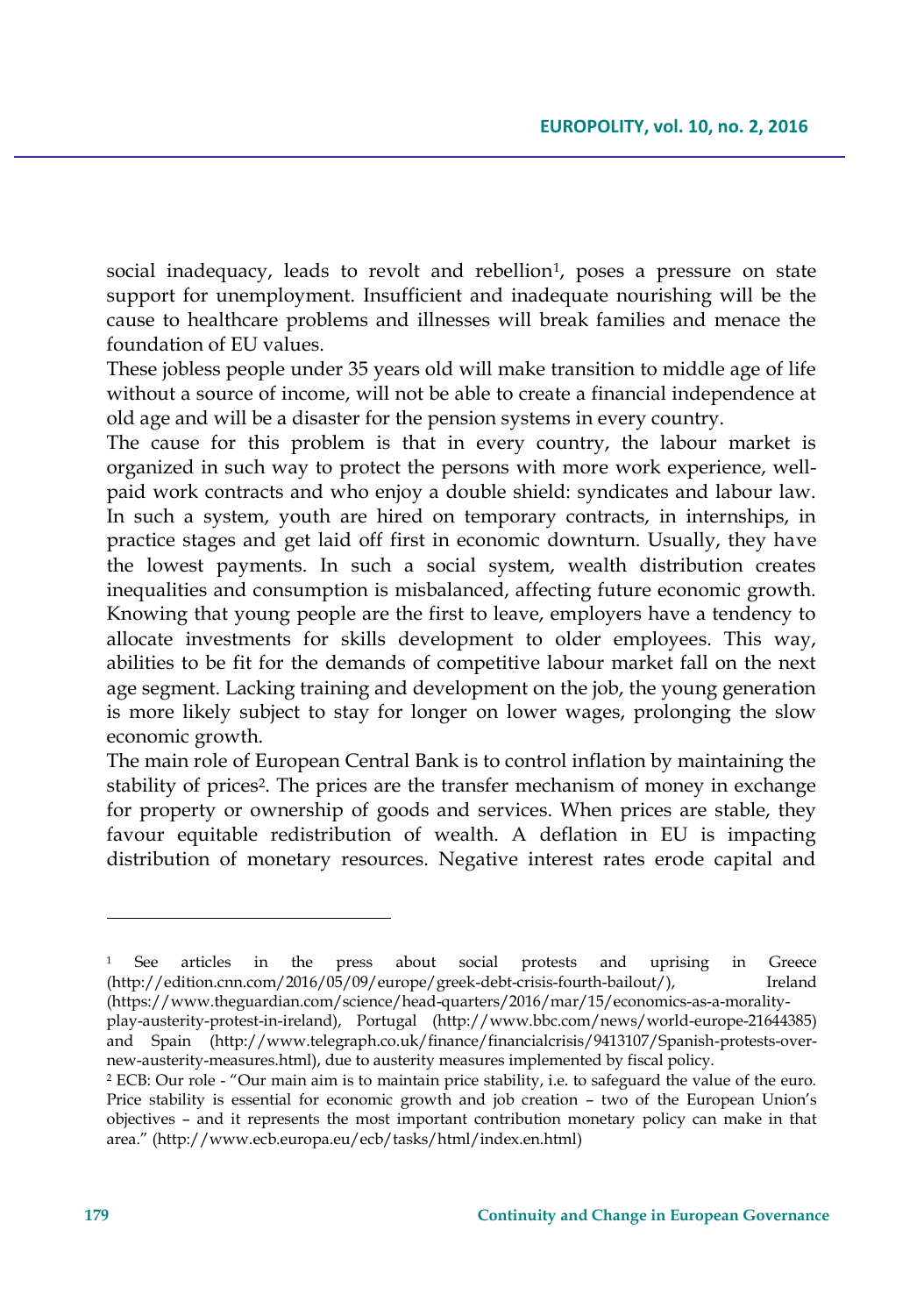sever the incentive for saving, the message being that it is more of value to spend today than save and receive less than the nominal saving after one year.

To make a point, ECB aims at raising economic growth in a context of price stability and solid financial system supervised. This is a solution on the short term. On the long term, the growth is achieved based on what the economy can generate. The greatest potential lies with the young people under 35, for technology skills, IT savvy, inventions, innovations and skills, the factors for motivation and agility with the digital economy.

2.1. Jobs creation in European Employment Strategy as part of "Europa 2020" Strategy

There are 22 years since the European Council of Essen in December 1994 proposed an integrated strategy for employment. Member states needed to draft multiannual employment programmes and to report progress to the European Commission. *"The European Council urges the Member States to transpose these recommendations in their individual policies into a multiannual programme having regard to the specific features of their economic and social situation. It requests the Labour and Social Affairs and Economic and Financial Affairs Councils and the Commission to keep close track of employment trends, monitor the relevant policies of the Member States and report annually to the European Council on further progress on the employment market, starting in December 1995"* (European Council 1994). The Amsterdam Treaty (European Communities 1997) proposed a comprehensive set of measures regarding employment in EU and today,the European Employment Strategy (ETUC 2013) based on four pillars: employability, entrepreneurship, adaptability and equal opportunities. Today, the European Employment Strategy is part of the larger "Europa 2020" strategy (European Comission a 2016 ) and is implemented through the European Semester, in 4 steps: the employment guidelines (priorities and targets for employment policies proposed by the Commission), the joint employment report which assesses employment situation in Europe and the implementation of the Employment Guidelines and analyses a scoreboard of key employment and social indicators, the National Reform Programmes and Country reports.

The purpose is to encourage people to remain in active work or to actively look for a new job, focusing on a life-cycle approach to work, on continuous learning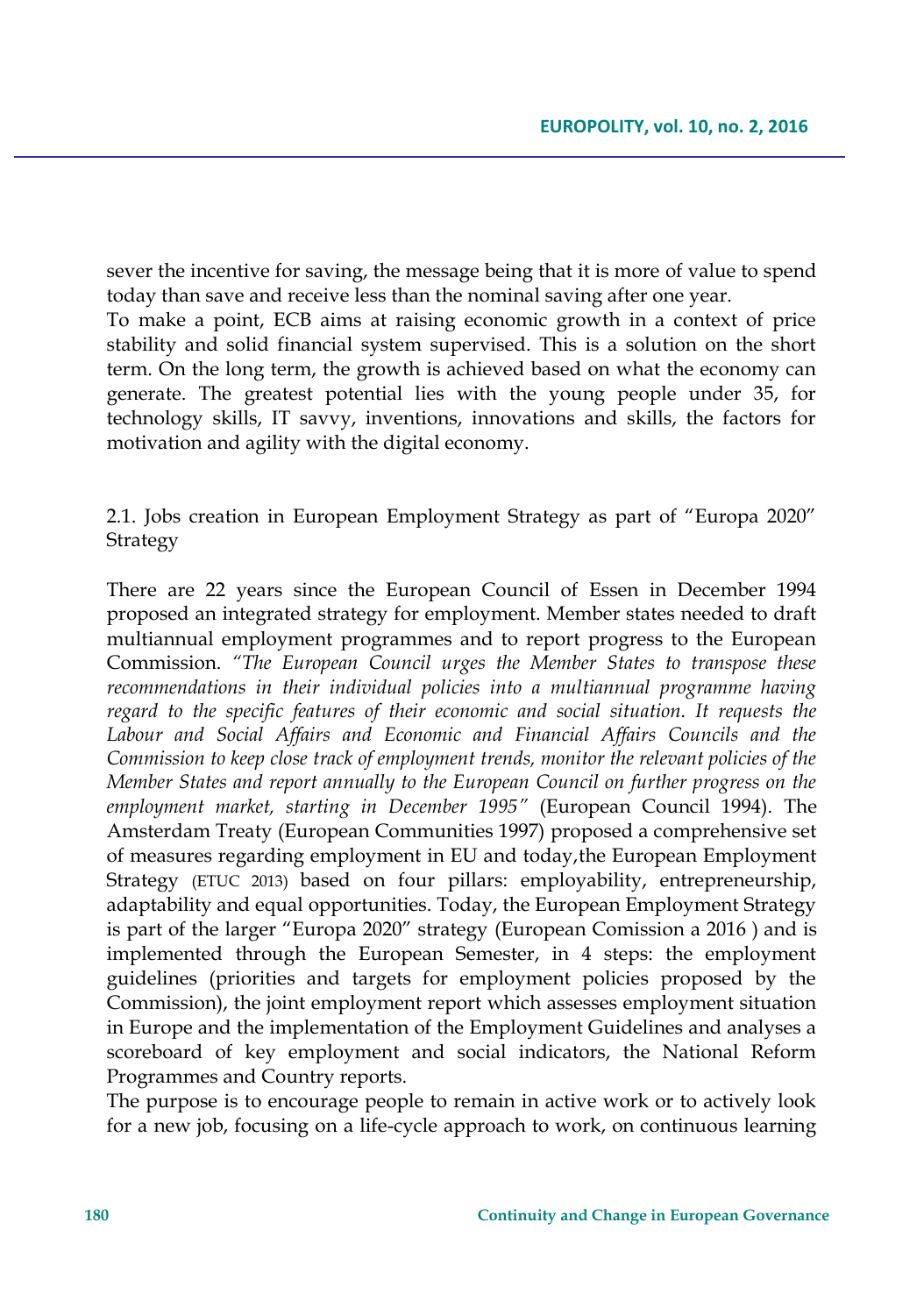and professional development, on incentives to match job providers with job seekers and ensuring equal opportunities.

"Europa 2020" targets employment charted pathways for youth to diminish unemployment rate for people under 25 and under 35 of age, matching and adapting education systems to requirements of labour market, affordable childcare to allow reinsertion of young people in work field, on reducing gaps in gender payments and allowing young people to receive fair payment for same work results as other categories. For young unemployed persons, measures comprise offering jobs, apprenticeship, trainings, re-qualifying in other professions or other equivalent employability measure.

The latest report from September 2016 (ETUC 2016) issued by European Social Partners<sup>1</sup> , all 21 monitored countries have provided support within the Framework of Actions for Youth Employment, however each one of them set individual targets and took specific steps to achieving them. This can be well seen in the centralized country report.

## *2.1.1."An agenda for new skills and jobs"*

In November 2010, the European Commission issued a communication to the attention of the main European institutions (Parliament, Council, Economic and Social Committee and Committee of the Regions) entitled "An Agenda for New Skills and Jobs: A European Contribution towards Full Employment" (European Commission b 2016). That was a strong signal for two key points: first, that one year after the onset of financial crisis, awareness regarding unemployment was present as main topic of discussion among European institutions, sprung out from the need to adapt to a new economic paradigm. Second, it responds to the correlated need for action at European level for "full employment", acknowledging that Keynesian policies were desired to support jobs creation and match the need for new skills.The 4 key priorities focus on: the dysfunctions existing at that time in labour markets confronted with premature retirement and

<sup>&</sup>lt;sup>1</sup> ETUC (The European Trade Union Confederation, including EUROCADRES/CEC Liaison Committee), BUSINESSEUROPE (The Confederation of European Business), UEAPME (European Association of Small and Medium-sized Enterprises), CEEP (The European Centre of Employers and Enterprises providing Public Services)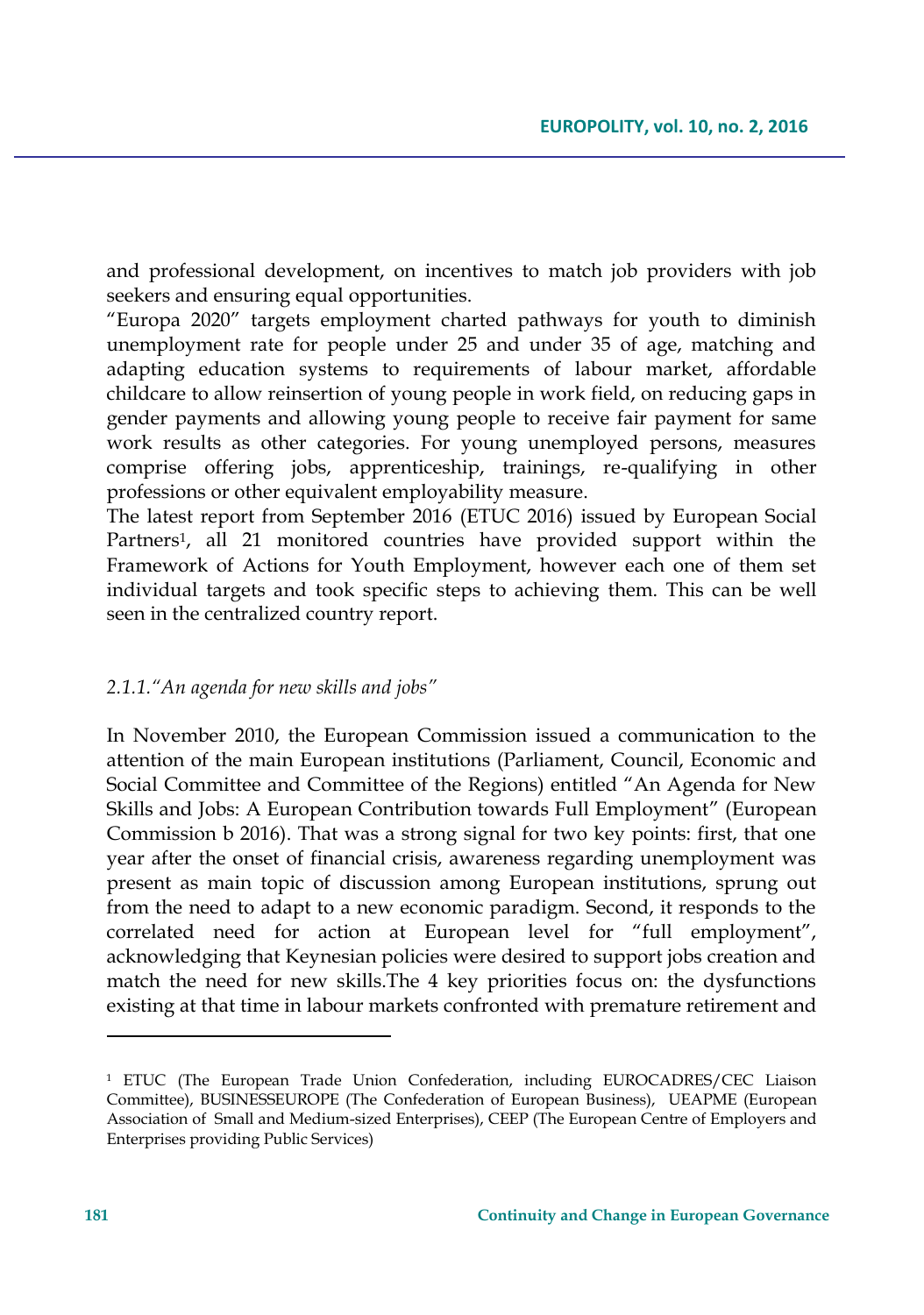social exclusions (leading to a human capital loss), on supporting the New Economy (digitalization and automation that require new skills from the workforce and these new skills can be taught in Educational Systems and trained "on the jobs" by continuous formation provided by employers), improving working conditions and supply side policies aiming at jobs creation and supporting the public and private sectors to ask for labour. This main initiative is founded on all states of EU using all instruments necessary to achieve an employment rate of 75% by 2020 (for people aged 20-65). Remember that according to Eurostat, in June 2016, unemployment rate in EU was 8.6%. Also according to the data released by Eurostat in August 2015 for 2014, EU had an employment rate of 65%. (please, do not make the confusion that unemployment rate + employment rate = 100%, as not all unemployed people are included – e.g. exclusions refer to people below and above working age, people that are unemployed and do not want to work, people who are willing to work and cannot find a job and are not eligible for unemployment aid support, etc.). These four priorities (functional labour markets, skilled workforce, jobs quality and jobs creation) are translated into 13 actionable key measures to address the factors generating the distortions.

Vulnerable social groups were exposed to unemployment, so reducing the division among sub-groups and decreasing fragmentation of monospecialization jobs helps transition to new skills and jobs. It is based on flexible social security components ("flexicurity") and can be implemented through flexible and reliable work contracts, active policies for labour market to enhance the legal framework, a "life-long learning" orientation and reliable social security systems to ensure financing sources for the present (educational system to support new skills, labour market institutions to provide state aid support for unemployed, healthcare system costs coverage for the non-contributing members of society) and for the future (retirement systems to pay for a pension and ensure financial independence at over 65 for people exposed today to long-term unemployment) (http://ec.europa.eu/priorities/adequate-and-sustainablesocial-protection en).

Full employment supports economic growth and economic development. Although heavily disputed by economists worldwide, empirical "Phillips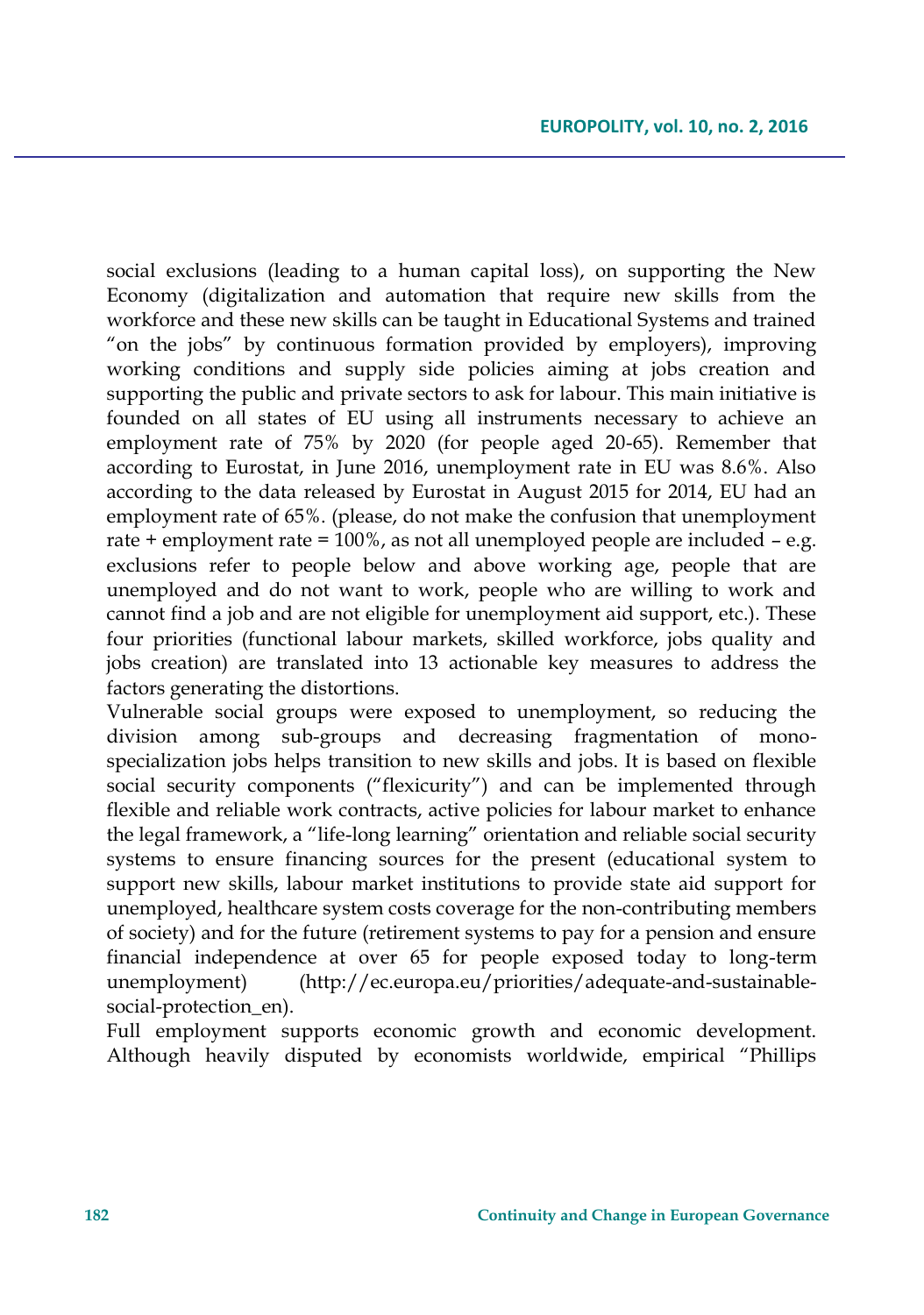curve"<sup>1</sup> reflects well enough the level of 4-5% unemployment rate (http://www.econlib.org/library/Enc/art/lfHendersonCEE2\_figure\_036.jpg) as being the "reference" level at which an economy is at "full employment" and maximizes long term durable economic growth, at around 2% inflation rate (NAIRU is non-accelerating inflation rate of unemployment), economic growth rate being situated at around 3-4% (Ball and Mankiw 2002). Post-crisis, the trend in economic development shows that the companies oriented towards efficiency, achieved by automation and digitalization, creating a strong demand for IT sector and IT tech-savvy workforce. Naturally inclined, young people have the most skills in this field, however, the strong demand put a pressure on educational systems in each country. For example, in Romania, most jobs offering are for the open positions of IT hardware, IT software, Internet, Ecommerce, but closing the gap from skilled applicants to vacancies needs a lot of bridging between educational system and labour market, requiring time for adjustments(http://www.bestjobs.ro/cautare/locuri-de-munca+IT/ignore/cmt, and https://www.ejobs.ro/). Also, it requires support for training on the job and continuous formation. The benchmark is 15% of all adults to take part in "lifelong learning" (EU Council 2009).

Recognition for professional skills took a leap forward in 2012 when ESCO classification (European Skills, Competences and Occupations) harmonized the links between labour markets and educational systems, supporting education for employability, while Small and Medium Enterprises Performance Review aims at better including entrepreneurship into EU policies for economic development. The validation of competences is proven by the European Skills Passport and partnerships between business environment and education system is encouraged through "knowledge alliances".

Although there is the "free movement" of workforce as one of 4 main pillars of Common Market, in practice people are not as willing and at ease to move in another place, across borders or within the same country. Encouraging multilingual development and learning, reforming the European Employment

 $\overline{\phantom{a}}$ 

<sup>&</sup>lt;sup>1</sup> Phillips curve reflects the relationship between the rate of inflation and the unemployment rate. It was first presented by economist A.W. Philips analyzing Price movements and uneployment from 1861 to 1957 in United Kingdom. The two índices (inflation and unemployment) should be negatively correlated in most economic conditions, helping policies makers to choose the adequate measures to impact one or the two índices. (note of author)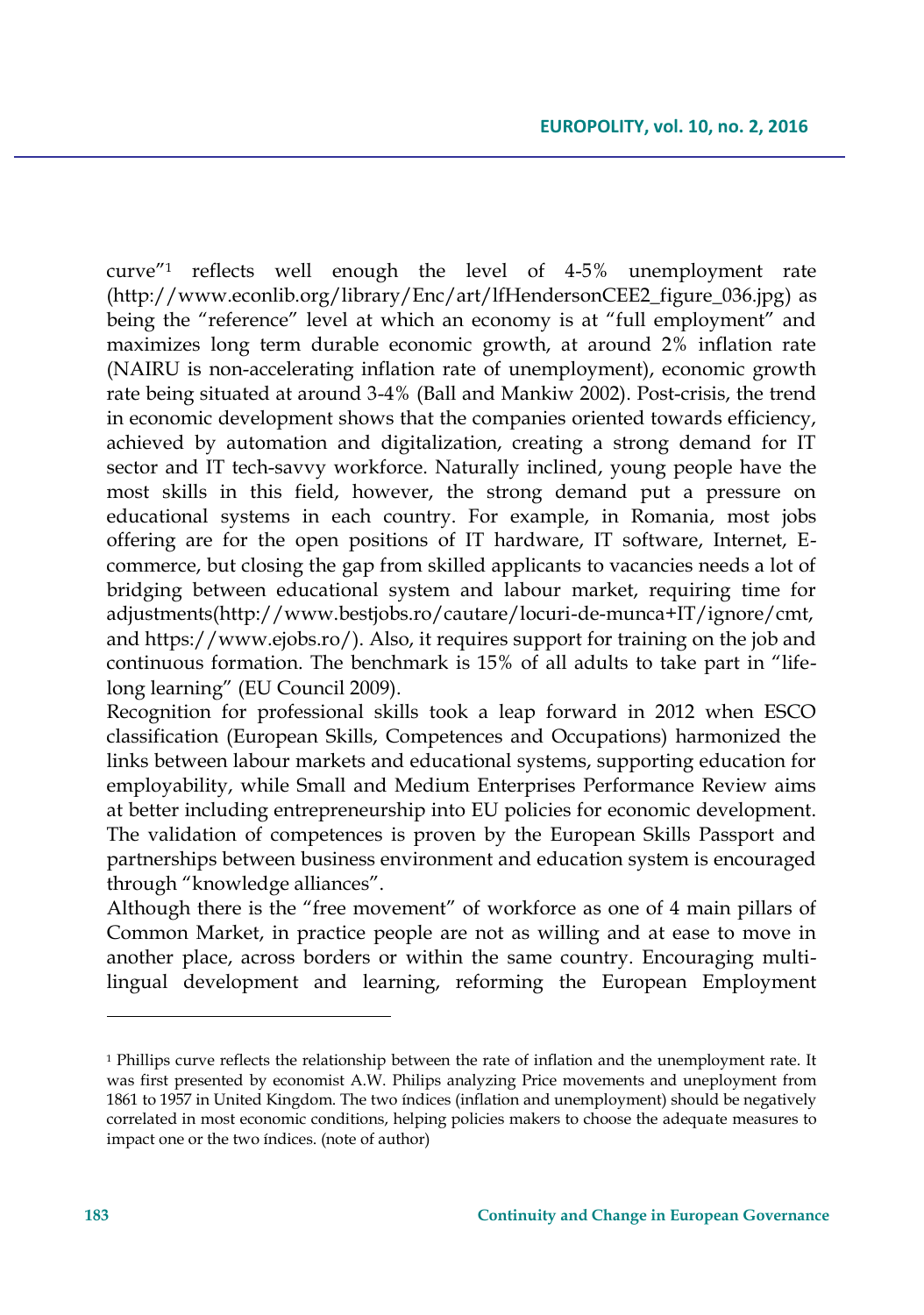Services and supporting migration policies for labour markets, EU is aiming at bringing close together people with skills and employers.

Better working conditions means to use collateral policies to enhance labour market legal framework: healthcare and safety policies.

Supporting jobs creation is the hardest task: to recover the lost workplace for all previously employed and making the process of finding a job less bureaucratic is on the agenda. GDP growth can come from a simpler hiring process and focusing on the New Economy (research and development) can lead to an increase on long term.

The vehicle to implement these initiatives is the European Social Fund.

#### *2.1.2."Youth on the move"*

This strategy is part of the larger frame "Europe 2020" Strategy that aims at inclusive and sustainable growth. Bringing out the potential of young people as integral part in jobs creation objective, it sets forth the directions for action: mobility, labour market inclusion and the qualitative education matching labour markets requirements.

It has been estimated that by 2020 "35% of all jobs will require high-level qualifications, combined with a capacity to adapt and innovate, compared to 29% today" (European Commission 2010). Another study, "MORE" (European Commission 2010) finds that EU has a shortage of researchers in all labour force, making a top priority in "Europe 2020" that, at least 40% of the workforce aged 30-34 should have finalized tertiary education studies.

The main guidelines are: encouraging life-long learning process, provide and facilitate access to higher education, support mobility and study exchange programmes ("Youth on the Move" website, "Your first EURES job" initiative, "Erasmus for young entrepreneurs" etc.) and improvements in employing young people (creating an access portal "European Vacancy Monitor"). All these initiatives aim at building resources to fight youth unemployment and, at the same time, encourage workforce resource allocation when and where it is needed most. The New Economy is based on knowledge and information and it is vital to support new competences creation in young people of work age. Consequently, also the vocational education needs to benefit from new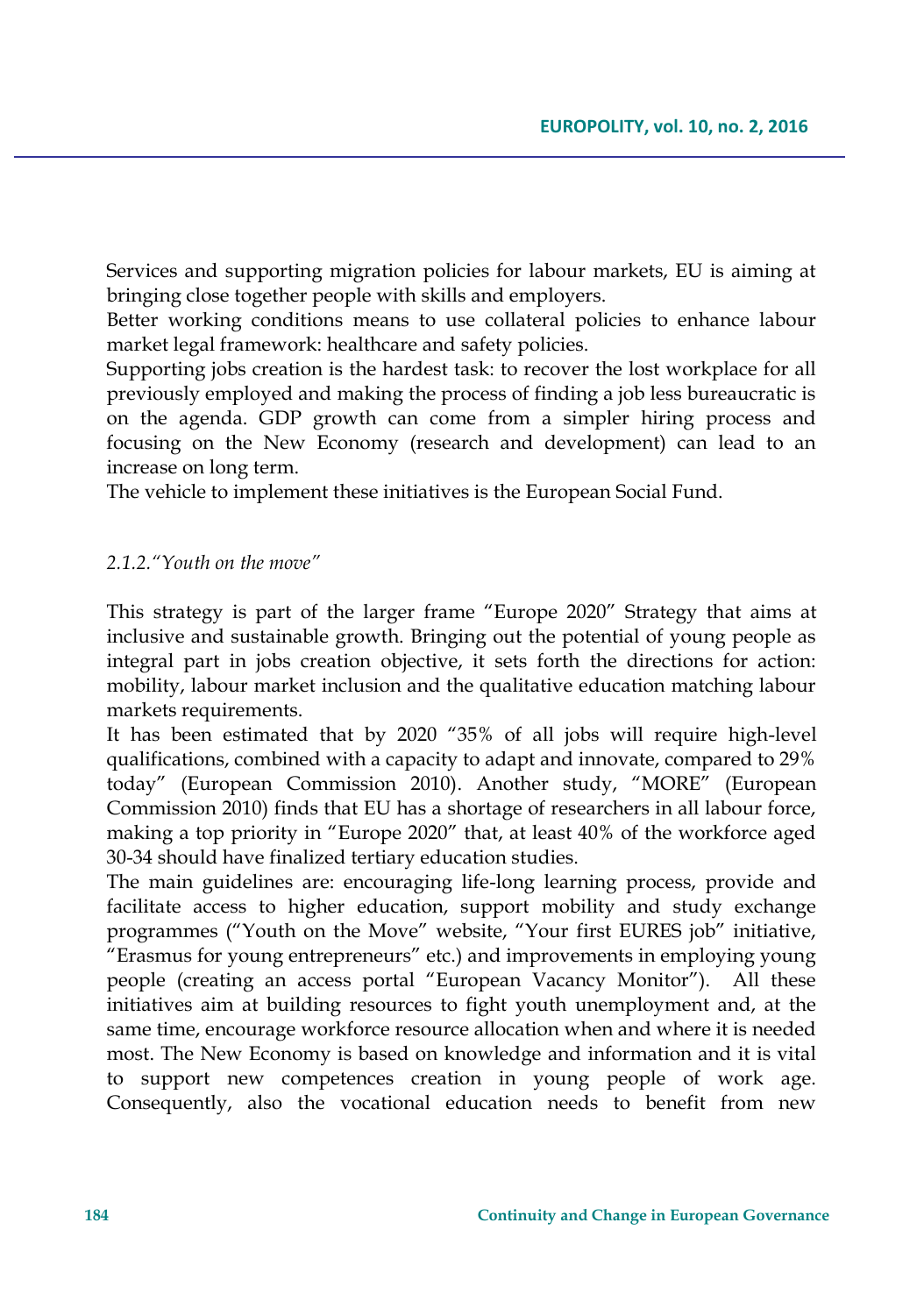technological developments and better respond to partnerships with business environment.

As it also happened in United States of America in the 1998 crisis (Geier 2015), the New Economy (Munteanu 2002) was the key to encourage consumption and boost production, requiring investments and jobs creation. Keep in mind that "internet" went public and expanded from 1994-1995. It became a new environment for marketing, servicing and distribution channel for companies. It required adjustments for companies to a new paradigm, access to new technologies of communication and encouraged entrepreneurship. Of course, a lot of start-up companies were launched, but very few survived the euphoriagrowth post 1998 (the "dot-com" crisis).

This lesson of the past is teaching all that the New Economy has the capability to sustain economic growth and restart the economic mechanisms to get out of an economic crisis, changing the phases of the economic cycles. The lesson, however, is that technology alone, cannot sustain durable economic growth. Today it is associated with knowledge and information sharing (Information Technology, or simply stated, IT).

"Youth on the Move" agenda, in chapter 3, is aiming at "promoting the attractiveness of higher education for knowledge economy", in accordance with "Europe 2020" benchmark of 40% rate of higher education for the age segment 30-34. It specifically sets a relevant benchmark for costs – public allocation and budgetary execution: 2% of GDP. Take into account that the educational systems, budgets and policies are in the competence of every member state. Universities are encouraged to promote economics-based management, to be autonomous and self-finance them from various sources of funding, to establish publicprivate partnerships, especially for research, IT and technologies, business and economics, to ensure a better match for graduates and insertion in active labour market field. The European Union is supporting the goal through European Institute for Innovation and Technology and Marie Curie Actions, but also facilitating the dialogue between private (business) sector and universities within the "EU Forum for University Business Dialogue".

This programme is also shedding light on continuous improvement of professional competences for young students and future employees, by crossborder learning and employment mobility, as the largest part of mobile people are aged 25-34. Collaboration among institutions, recognition of diplomas and accessing funds are critical to support mobility and process from education to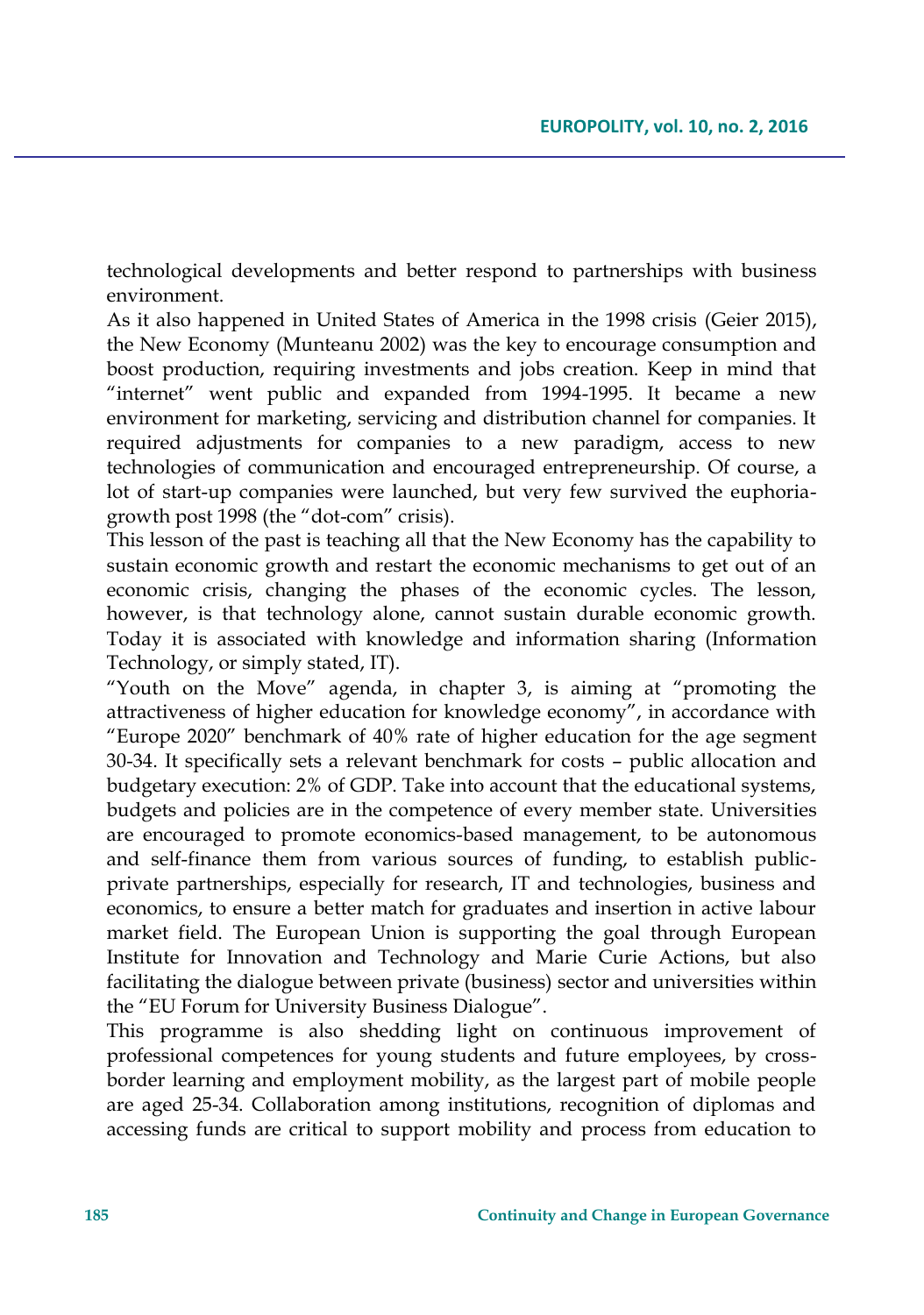employment. For example, the usage of instruments such as European Credit Transfer and Accumulation System (ECTS), European Qualifications Framework for Life-long Learning (EQF), European Credit System for Vocational Education and Training (ECVET), Youthpass (to be: Youth on the Move Pass) and Europass (to be: European Skills Passport) are of significant importance.

Mobility is, in the ultimate end, a process by which the human resource / the human capital is distributed when and where is most needed and valued, the correcting force being the labour market requirements and conditions, maximizing individual benefices and improving life conditions, leading to increased economic efficiency and effectiveness and contributing, not only to economic growth, but to durable economic development. A real life example is the process by which IT and Medical Faculty graduates in Romania choose to work abroad (the need for skilled workforce exists in Romania too, however the determinants are the differentials existing in repayment value of human capital, labour conditions and environment, differentiated taxation, opportunities for future professional development and so on). Beyond this example, in general, there is a huge potential, as Public Employment Services (PES) could provide support for eligible young people and connect business environment to recruiting people at EU-wide level. Only approximately 12% of people know about PES and around 2% used it (Eurobarometer 337 2010).

As shown before, there are a lot of young graduates that are neither in education nor in training and not working (NEET), and this category is at risk of fast decreasing chances to get hired and start the first job. The average is around 20% but this value hides differences (see maximum values in Southern European Union and Central and Eastern European Union, Greece exceeds 30%) (Eurostat b 2016). The options are limited: re-educate / re-train / re-qualify, provide state support in social benefits combined with facilities for employers to create incentive for hiring, provide the safety net of healthcare, mobility and living support and encourage entrepreneurship and individual liberal professions to be exercised.

The vehicle to implement this strategy is the European Social Fund.

For both programmes, according to the European Socuial Fund each year it is estimated that around 1/3 of the 10 million people supported by the ESF each year are young people and that 2/3 of the budget (EUR 75 billion) plus national co-financing budgets are directed each year for young people to find jobs (European Social Fund website 2016).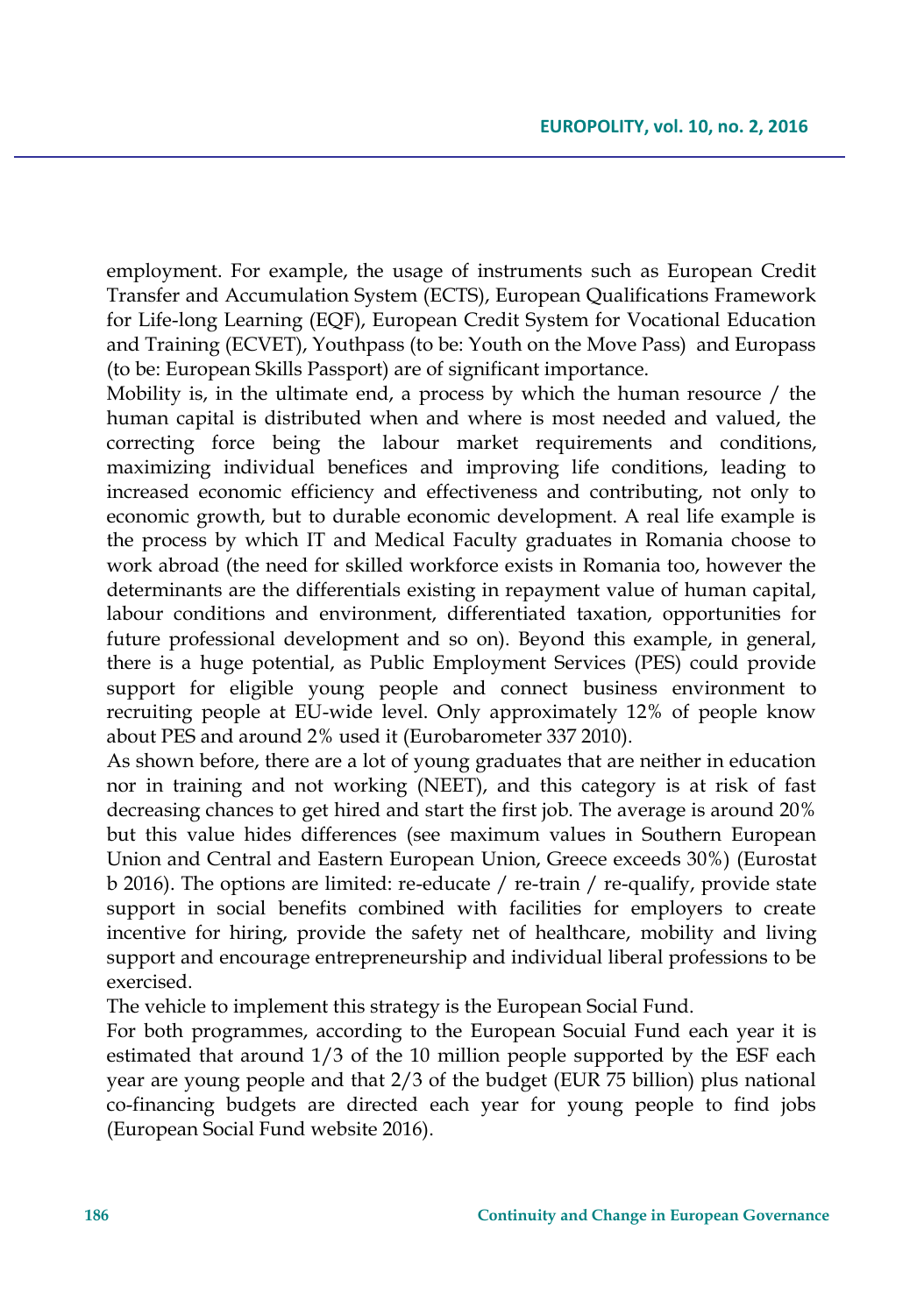Securing the future jobs for young graduates is key to relieving pressure on retirement systems in the longer future, as every people engaged in an economic activity should contribute to the retirement plan and provide financial independence sources to support the living costs, without dependence to statesupport social aids.

These programmes are key components for European Union's future welfare and prosperity, in a new economic paradigm, based on the development of Knowledge Economy and Information Technology.

2.2.Jobs creation linking Monetary Policy with Labour measures and Education systems

*2.2.1.ECB and the labour market modelling*

Empirical evidence reflected in the statistics of unemployment in all countries across EU shows there is a need for better managing the consequences of 2008 crisis, in terms of modelling strategies from The European System of Central Banks (ESCB), to sustain financial actions to aim at labour market effects. To retract unemployment, financial investments should create new jobs, being the easy way for central banks to distribute new money to markets, at low interest rates, raising inflation and consumption. It is less expensive to supply money today, than later pay the expensive social bill of impoverished old people with no money at retirement age (financially dependent on a state subsidy or public allowance).

In the study paper "Labor Market Modelling in the Light of Financial Crisis" released by European Central Bank, it is found that the negatively correlated "production" and "unemployment" duo can be a reliable indicator of the trend phase in which the economy is and macroeconomic data is showing the efficiency of monetary measures taken (European Central Bank b 2016). According to the authors of the study, the unusual money market measures as financial disruption on normal financial conditions, affect directly the labour market (demand side), instead of pushing the capital markets (supply side), generating a gap and a slow response in boosting employment.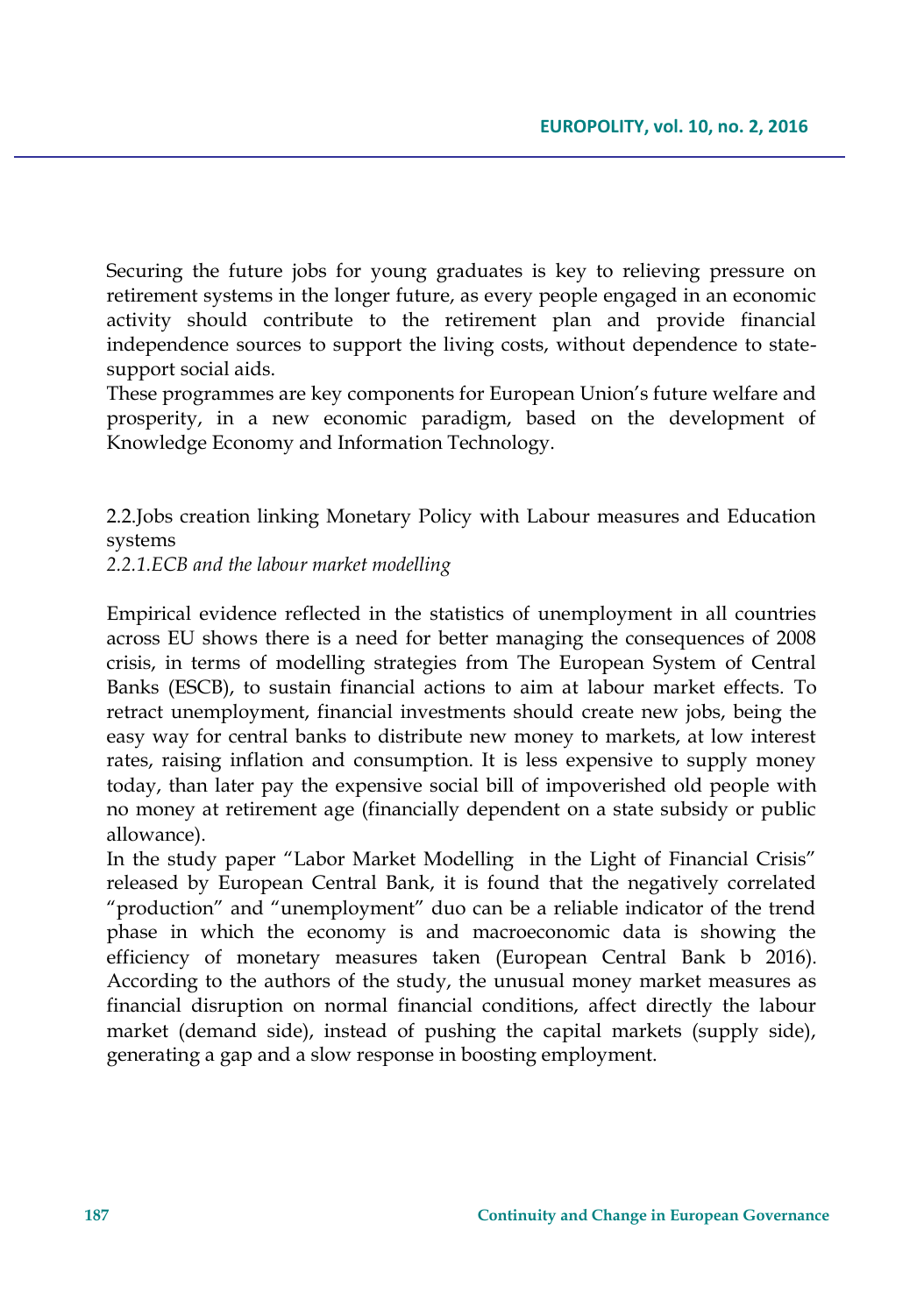Indeed, the economies of EU countries should come out of this cycle. Today, due to Quantitative Easing<sup>1</sup> mechanism in place from ECB, liquidity is flooding the money markets, especially in Euro Area directly and all across EU indirectly. This excess of liquidity, instead of getting to companies for investments and jobs creation, mainly stayed in the money market system as cash, driving the price of money, i.e. interest rates to zero levels or below zero levels ("money for free"?), leading to deflation or low levels of inflation ("crawling inflation"). When prices of goods go down and money lose value, the turnover of companies decrease and, in spite of low cost of investments, profits decline or turn into actual loss. When this paradox persists (no satisfactory growth, despite access to liquidity), companies adjust to the "new normal" conditions (falling prices, excess liquidity, low cost of capital and new technologies) by affecting the human resource (cut the high cost of human labour resource, to increase efficiency and sustain the lower level of prices). When employees face the perspective of jobs downsizing or change, consumption is reduced and prices go down further, leading to another cycle of cutting production, inventories and workforce from the employers. To break this chain, ECB aims at turning liquidity from QE mechanism into working capital loans for companies. The flow gets entangled at commercial banks level that have the skills, tools and incentive to take on lending risks in their balance sheet, provided that they comply with capital requirements and non-performing loans ratios in conjunction with risk-weighted assets. Commercial banks should not substitute their own liquidity with ECB liquidity provided through QE. The banking system in European Union recovered partially and differently from the financial crisis and the need for restructuring is also present in the banking sector (the one who should support and be the backbone of economic recovery and unemployment decrease, is also announcing unemployment: Deutsche Bank [\(Schuetze](http://www.reuters.com/journalists/arno-schuetze) 2016), ING Bank [\(Sterling](http://www.reuters.com/journalists/toby-sterling) 2016), etc.).

The European Banking Authority recently released the results of the stress test conducted in 2016, analysing 51 banks and covering 15 EU and EEA countries holding approximately 70% of banks' assets (European Banking Authority 2016). Even if the purpose is to provide an image of how banks would perform in dire financial conditions, not having a reference level below/above which to refer to

 $\overline{\phantom{a}}$ 

<sup>&</sup>lt;sup>1</sup> The official name is "Expanded asset purchase programme"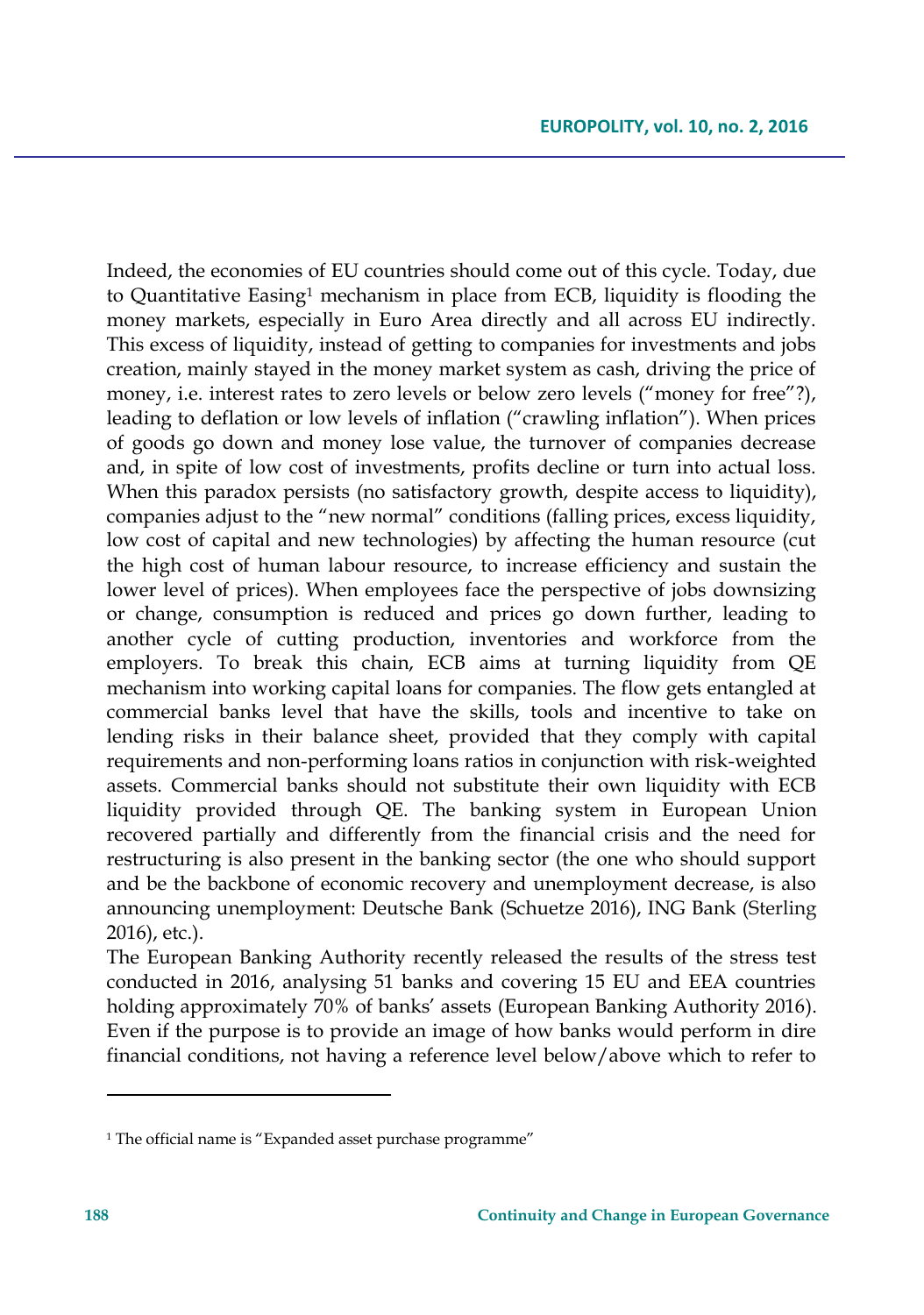banks as losers/winners, the outcome is that there is a number of banks, some with systemic regional influence that need to improve Core Equity Tier 1 capital (CET1 as per the regulations issued by Bank for International Settlements / Basel Committee on Banking Supervision (http://www.bis.org/bcbs/index.htm?m=3%7C14) in the agreements of Basel II in place today and Basel III (www.bis.org/bcbs/basel3.htm?m=3%7C14%7C572) currently with transitory gradual calendar of implementation and final deadline of implementation March 2019). Starting from 2015, the banks should keep a minimum ratio CET1 per Risk Weighted Assets of 4.5%. In EU, this is transposed in legislation (http//www.eba.europa.eu/regulation-and-policy/implementingbasel-iii-europe), by Capital Requirements Regulation (CRR – EU Regulation 575/2013) and Capital Requirements Directive (CRD 4 - Directive 2013/36/EU), along with Bank Recovery and Resolution Directive (BRRD - DIRECTIVE 2014/59/EU) and Deposit Guarantee Schemes Directive (DGSD - DIRECTIVE 2014/49/EU). In order to strengthen the financial environment, the Single Rulebook (http://www.eba.europa.eu/regulation-and-policy/single-rulebook) unites all 4 documents for a "resilient, transparent and efficient banking sector". Let us take a close look at the Expanded Asset Purchase Programme set up by the European Central Bank for private and public sectors securities. To release liquidity on the financial markets through the money market, the ECB cannot simply "print" money. ECB needs to sell the asset called "money" and buy other assets (third covered bonds, asset-backed securities, public sector securities and private sector securities – usually bonds). Yes, it is an exchange: ECB pays the price in cash for the tradable assets (debt instruments and capital instruments, as well as derivatives). The average value of monthly purchases by ECB is around

EUR 80 billion

(https://www.ecb.europa.eu/mopo/implement/omt/html/index.en.html), targeting also the long term refinancing operations and what is actually does is to de-stress the leveraged countries (mainly buying sovereign debt, partly to give time and liquidity to make structural economic adjustments to finance investments through the financial sector and create new jobs). As of October 2016, the total purchase is EUR 1306 billion out of which, the public sector purchase represents 81%.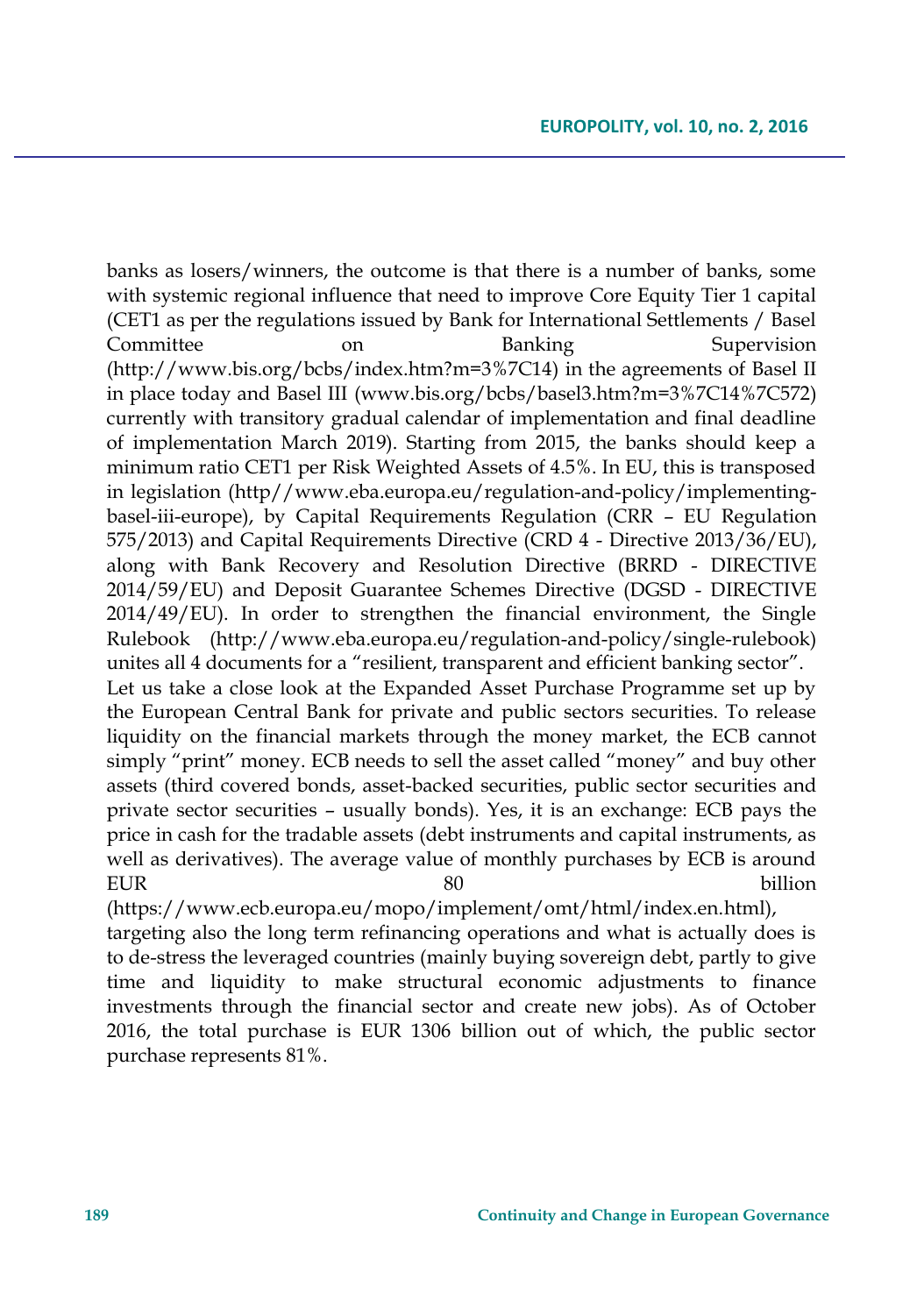In this programme, due to country ratings (http://www.tradingeconomics.com/country-list/rating) and Credit Default Swap<sup>1</sup> values<sup>2</sup>, no Greek assets have been purchased by ECB (balance sheet restrictions for countries rated "below investment grade") while Spanish t-bills are in 4th position (after Germany, France and Italy on 3rd position). In Greece, unemployment rate is the highest at 23.3%, youth unemployment is 47.4% and the Public Debt is 177% in 2016, while in Spain the rates are 19.9% and 45.8% and 99% and in Italy the value for the age group of 20-24 in youth unemployment is the highest rate: 31.1% at a Public Debt of 133% (Eurostat, 2016).

ECB's QE should be effective to combat economic downturn. Since launching in 2015, almost 2 years passing it is a too-short timeframe to tell. ECB released in September 2016 an "early assessment", looking on the monetary mechanism of transmission and how it works delivering the necessary liquidity to financial markets. What it does not cover is the second part, from financial private institutions, further to companies and the third chain, to employees. The study, though, points out that some improvement in the macroeconomic environment can be seen: it "analyses the effects of the European Central Bank's expanded asset purchase programme (APP) on yields and on the macroeconomy, and sheds some light on its transmission channels. It shows, first, that the January 2015 announcement of the programme has significantly and persistently reduced sovereign yields on long-term bonds and raised the share prices of banks that held more sovereign bonds in their portfolios." The effect of the programme is "the removal of duration risk and the relaxation of leverage constraints for financial intermediaries." (Andrade 2016).

Under these circumstances, the EU needs to re-think the labour market models, after the worsening conditions in post-crisis unemployment and the slow recovery of labour occupation relative to national production (as measured by Gross Domestic or National Product index). According to empiric Okun's law the relation illustrates the quarterly changes in unemployment and production. The empiric observation is that for every 1% increase in unemployment there is an approximate value of 2% drop in real GDP compared to potential GDP. This empiric negative correlation has been reflected also in EU. GDP and employment

<sup>&</sup>lt;sup>1</sup> For more information, please see http://www.investopedia.com/terms/c/creditdefaultswap.asp

<sup>2</sup> For more information, please see http://www.cnbc.com/sovereign-credit-default-swaps/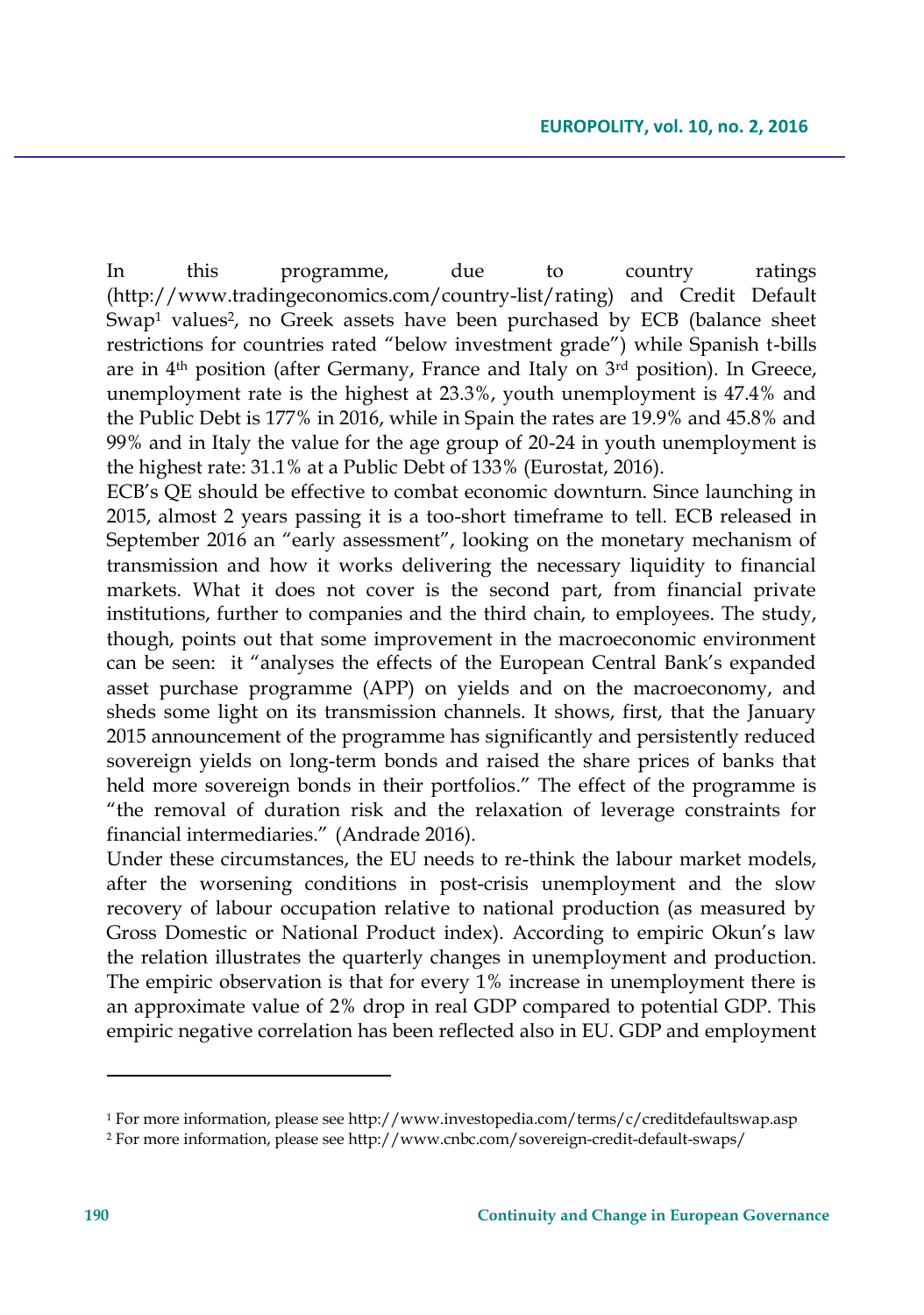dropped significantly in all countries post-2008, but for countries such as Ireland, Spain, Portugal, Italy and Greece, the impact has been the hardest, due to high debt levels (long term public debt compared to GDP exceeded significantly 60% level<sup>1</sup> ). A positive aspect is the following: stimulating employment with monetary measures creates a frame for a regular and predictable evolution. Should the financial environment deteriorate due to unforeseen factors, employment will be affected. At least, economic growth measured by GDP should strengthen, to become robust, in order for unemployment to decrease and economic development set-in.

The European System of Central Banks uses the Quarterly Projection model (developed by International Monetary Fund as a semi-structural model to reflect the current conditions in EU, next to Financial Frictions models to aim at job-full recoveries (ECB Paper 2016, 175).

The Quarterly Projection model in EU implies that financial factors are very important to explain labour market trends in the post-crisis period, with support of structural reforms. The Financial Frictions model is useful to explain that hurdles in transferring funds persist mainly at financial intermediation institutions' level and not at end-beneficiaries of funds' level.

Even if ECB is using QE heavily, as explained, the low cost of capital (money) is reflected between ECB and financial intermediaries. The second level, from financial intermediaries to end-beneficiaries, involves high or higher lending risks and the cost of risk is reflected three times: country risk, financial institution's risk and end-borrower's risk. The cost of risk is a premium or price transferred to the end-user as interest rate, fees and commissions. This margin spread is taxed differently from one country and institution to another. Particular conditions across EU reflect the price of capital differently in each country, for each institution and for each company and person. It is about sustainable and durable fund transfers. For some countries, companies and individuals, capital is more expensive due to higher risks and this is linked to the need for accessing the capital particularly for them (Ireland, Greece, Portugal, Spain, Italy, and so on). This is a stress for asset valuation and reflection in banks' balance sheets, as such margin turns into a prerequisite for higher rate of returns on their capital (see Basel), which in turn prompts for high yield investments and an increased

 $\overline{\phantom{a}}$ 

<sup>1</sup> Index introduced by Maastricht Treaty of EU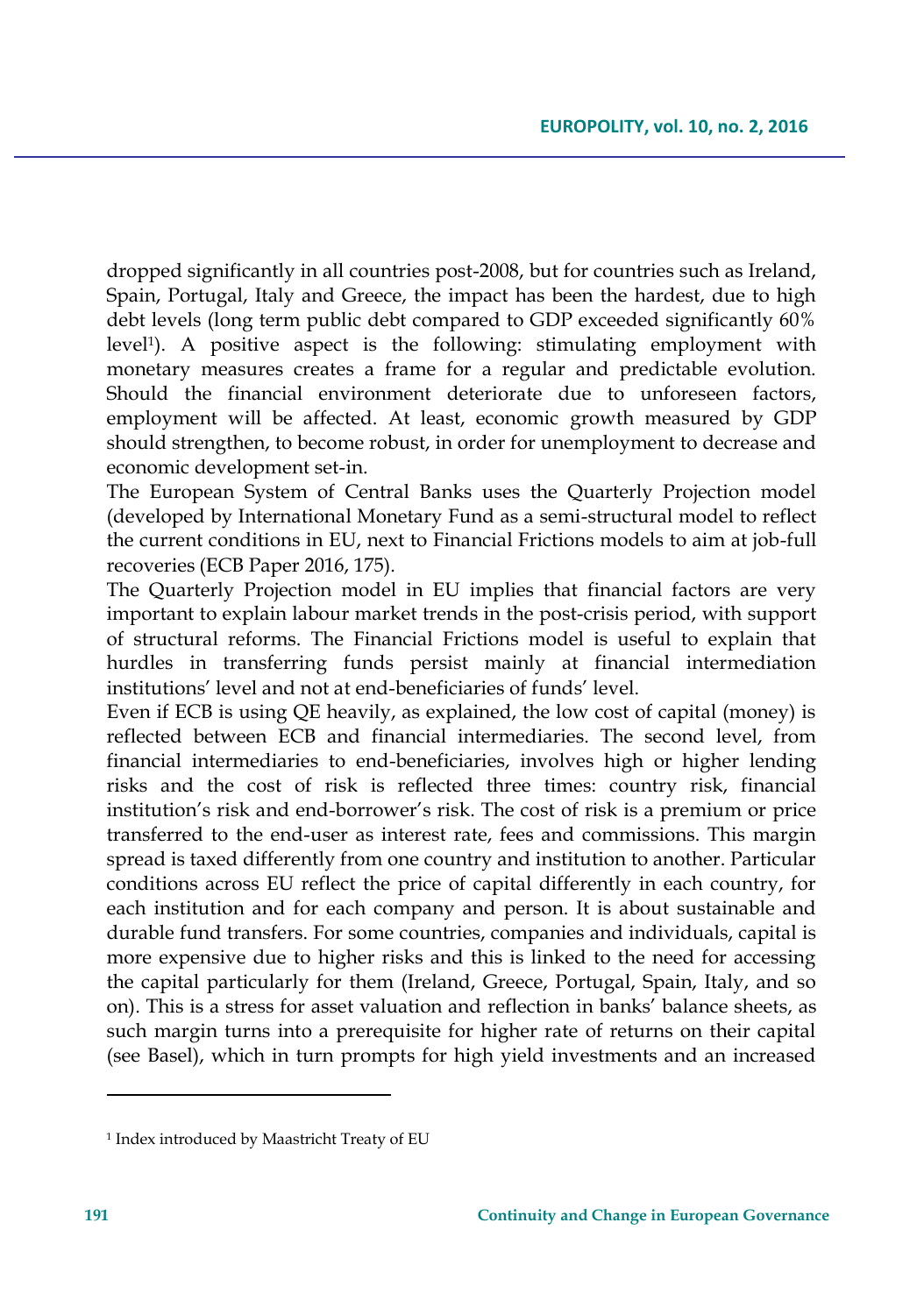caution on burdening balance sheets to avoid the decrease of their net worth. So, cheap capital from ECB and close-to-zero interest rates does not mean it comes cheap for the end-beneficiaries, actually it is expensive and expensiveness differs, making economic recovery and employment improvement harder for some countries compared to others.

This explains why economic development, employment and youth employment are evolving quite differently, even if QE is beneficial for the entire EU, not just for Euro Area. Capital is an asset subject to financial cost while labour is a flow. An expensive capital subject to financial frictions, so financial institutions claim return on capital. To rebuild equity capital, companies can substitute labour and production with financial investments. Labour-capital optimization links vacancies to need for production development. The market value of a company is given by the value of productive assets, labour being a factor of production. However, the Financial Friction model uncovers the correlation and not causation between employment and production.

## *2.2.2.Labour Market Policies*

The responsible with the Labour Market Policy in EU is European Commission's Directorate General for Employment, Social Affairs and Inclusion<sup>1</sup>. The interventions are made by governments acting to address a very specific problem: getting from unemployment towards work for the disadvantaged social groups: the unemployed, the people at high risk of involuntary job loss and the inactive people.

The labour market policies are of three kinds: services, measures – called active policies (training, employment incentives, supported employment and rehabilitation, direct jobs creation usually in the public sector and SME start-ups incentives) and support (unemployment subsidy and early-retirement

<sup>1</sup> It defines the Labour Market Policies as "Public interventions in the labour market aimed at reaching its efficient functioning and correcting disequilibria and which can be distinguished from other general employment policy interventions in that they act selectively to favour particular groups in the labour market"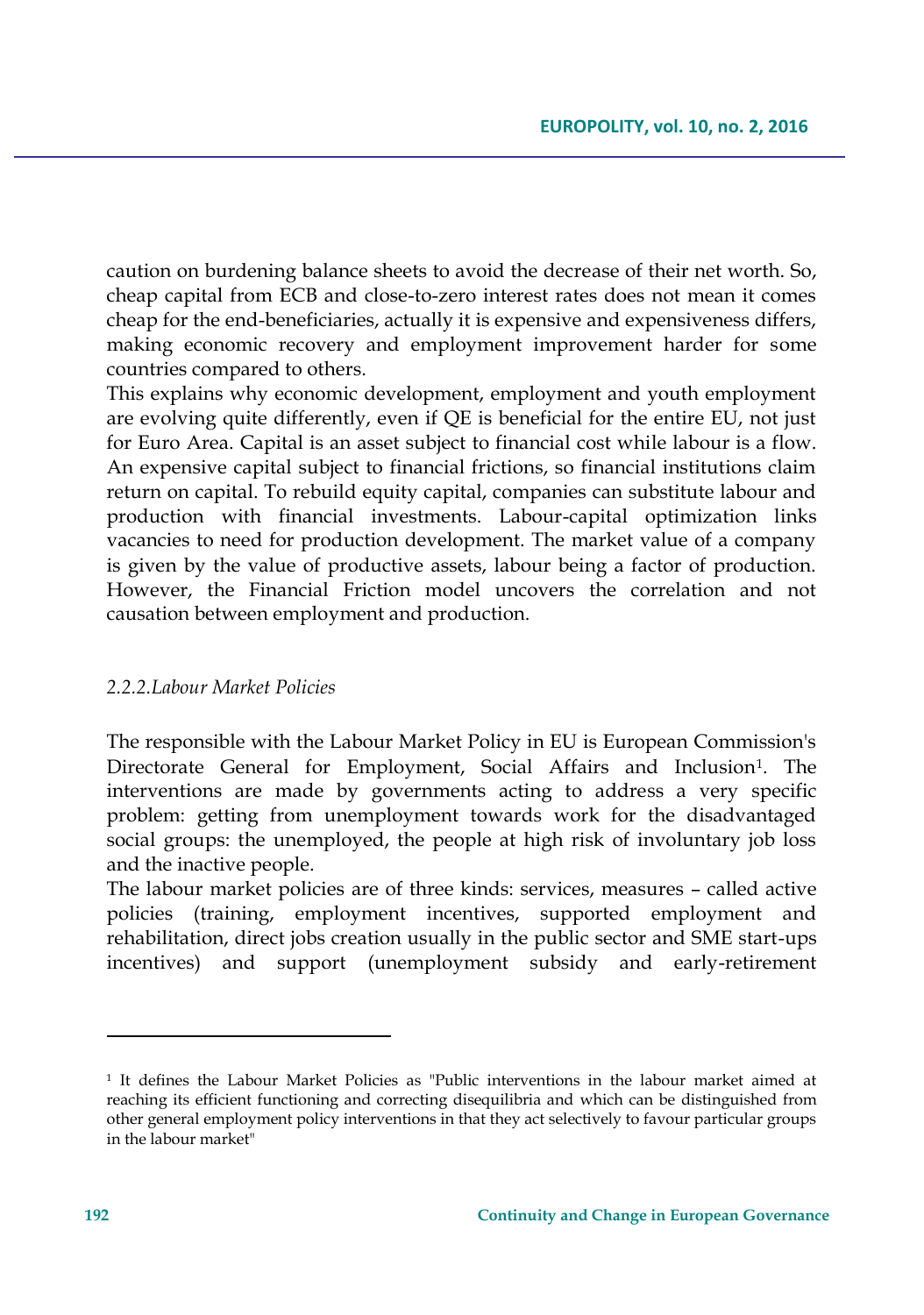compensations) (http://ec.europa.eu/eurostat/web/labour-market/labourmarket-policy).

By far, the active policy with the highest impact and allocated resources is usage of employment incentives, usually for the private sector as having the highest potential for jobs creation and, at the same time, addressing the cause of unemployment, to solve the effect on the long run. Although an indirect approach, it still gets to the same bottom line: aim at using financial resources today, in the form of diminishing or eliminating fiscal financial obligations – taxes reduction, subsidies and others – to release cash net in a company and stimulate to hire people from targeted groups.

Regarding what has been done for employees at risk of losing jobs, the following measures were adopted / implemented: support for low waged workers to maintain the job (permanent support schemes), financial compensation for short term work (wage subsidies) and fiscal reduction for minimum wages (social contribution decrease).

The most important measures are the Employment Incentives that are aimed at bringing unemployed people back into the work field, being an active policy to support new jobs creation (mainly in private sector, but the public sector could also benefit). The Employment Incentives are targeted measures for helping disadvantaged categories of unemployed persons, are offered on an "extemporis" basis in a timeframe designed to be effective and relies on conditionality of employers to meet certain criteria regarding the newly employed for which they have been granted fiscal stimulus, financial subsidies, reductions in social expenses – all of which contribute to making a nonexpensive cost with labour force.

For instance, in April 2012, the European Commission launched the "Employment Package" (European Commision 2012)to improve the employability of disadvantaged groups, (young people being with the highest potential in productivity increase) and the European Council recommended that "Youth Guarantee" (EU Council 2013) to be targeted and should make use of subsidies for wage and recruitment, promoting that "all young people under 25 – whether registered with employment services or not – get a good-quality, concrete offer within 4 months of them leaving formal education or becoming unemployed. The good-quality offer should be for a job, apprenticeship, traineeship, or continued education and be adapted to each individual need and situation" (European Commission on Employment, Social Affairs and Inclusion).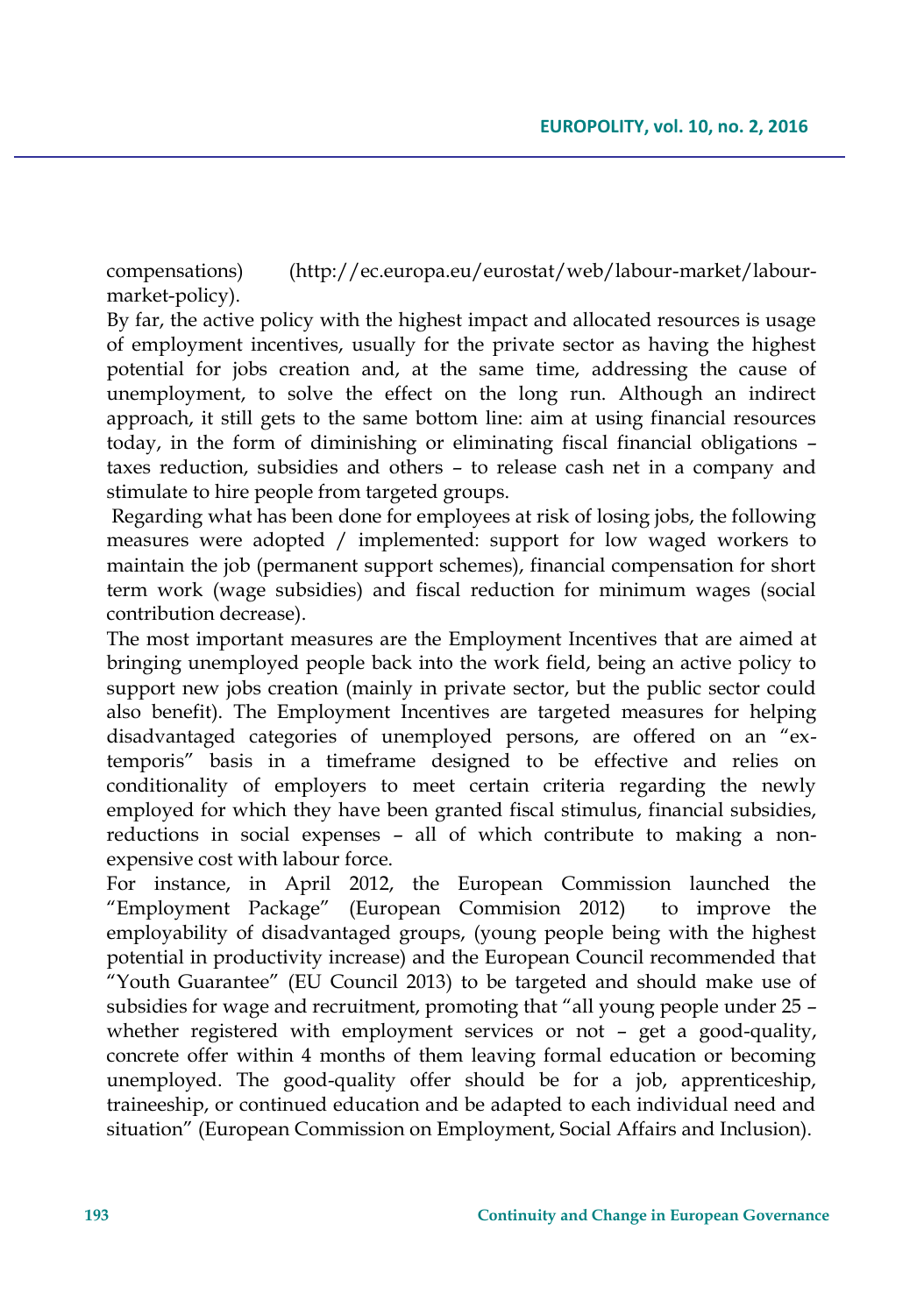The reverse is that Employment Incentives could lead to inadequate public spending if poorly designed or implemented. The negative effects could mean money spent on jobs that would have been created regardless of the policy existing or not, a structural change in recruitment and work force due to hiring certain people and a loss in productivity due to supporting substitution in work experience in companies (a switch effect) and impacting the net social benefit (lower incomes for more jobs could mean a decrease to total income base on due social taxes paid to which adds up the public spending, increasing pressures on stretched budgetary expenditures allocated for active labour market policies).

According to European Commission's Labour Market Policy Database latest data published on November 18, 2015, budgetary expenditures on such active policies represent 0.5-3% of GDP in EU. Employment incentives represent in average 17% (EUR 13 billion), being distributed largely (90%) on recruitment incentives while the rest of 7.7% is for employment maintenance and 2.3% for job rotation and job sharing schemes. There is still, a difference between allocation and actual spending. The largest proportion of spending allocated resources is recorded in countries such as Greece (46%, 3725 EUR / participant) and Italy (48.4%, 4515 EUR / participant), Sweden (49.1%, 16524 EUR / participant) and Cyprus (72%, 7210 EUR / participant). The absolute value of the budget can make a difference in impact: a large budget, even if it is used in a small percentage can make a difference, while in countries with low budget, even if half is used, the impact can be limited (see Italy and Greece compared to Sweden) (http://ec.europa.eu/eurostat/web/labour-market/labour-marketpolicy/database).

In what regardsthe efficiency of active labour market policies, according to the study "Do Payroll Tax Cuts Raise Youth Employment?", the effect of tax reduction reflected as estimated cost for a newly created job is with 300% higher than the cost of recruiting an average paid worker (Egebark and Kaunitz 2013, 27). Direct wage subsidies and simplification of work-related bureaucracies in the hiring and workforce management tend to become the most attractive measures to employers. There is also the risk of overlapping with other schemes, duplicating the costs and measures for the same effect. To ensure efficiency of labour market policies, subsidizing for certainty of secure jobs creation and occupation means to target pre-job training stimulation, pilot period, internships, all addressing real skills needs in workforce, that result in a good return for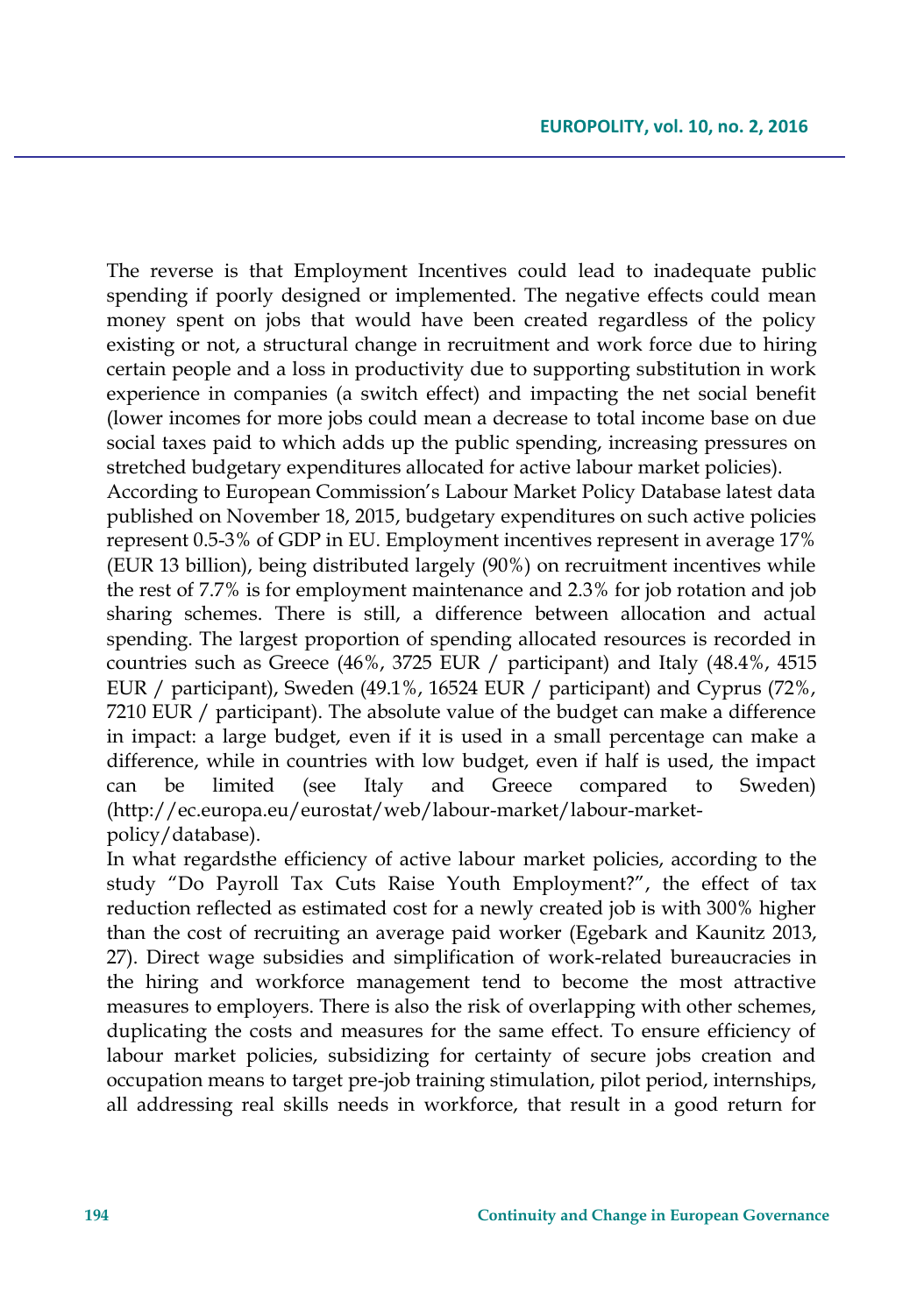investment value, thus avoiding higher costs of social assistance by a net jobs creation effect in the private sector.

#### *2.2.3.Education and Employment: leading European young people to work*

Taking into account that youth unemployment more than doubled over the past decade, this segment of population is willing to find a job, is actively looking to get employment and this demand is not met by the offer of employment. At the same time employer companies claim having difficulties in the recruitment process, as they can hardly find young people with the skills and prior work experience they require.

In order to match the education system with labour market requirements, the effect of young graduates unemployment is the consequence of a triple combination of factors: lack of jobs creation due to lack or asymmetric and inadequate allocation of investment capital, lack of skills desired by the companies actively posting job vacancies and not matching them with the postgraduate people because of inappropriate design (McKinsey 2012) of curricular and extracurricular activities in the educational system and third, the resistance to change and the lack in adaptability of educational services and labour market due to missing coordination and insufficient cooperation between educational system and mainly private sector companies (but to some extent also public sector companies).

To look at these three factors affecting the process of young graduates transiting from education towards employment, it is important to see the obstacles, the particular sub-groups most affected and what is to do to manage the issue.

In 2014, an EU conducted study (McKinsey 2014) covering around 5300 young people, 2600 companies and 700 postsecondary education providers in 8 countries (relevance: coverage of 73% of unemployed young people in France, Germany, Greece, Italy, Portugal, Spain, Sweden and United Kingdom), plus 100 programs in 25 countries to sustain pertinent and relevant examples of what could work for Europe, revealed that although there are young people looking for work, employers tend to keep older people working for a longer period and not bear heavy training cost and risk of fast job-migration to competitors with young employees.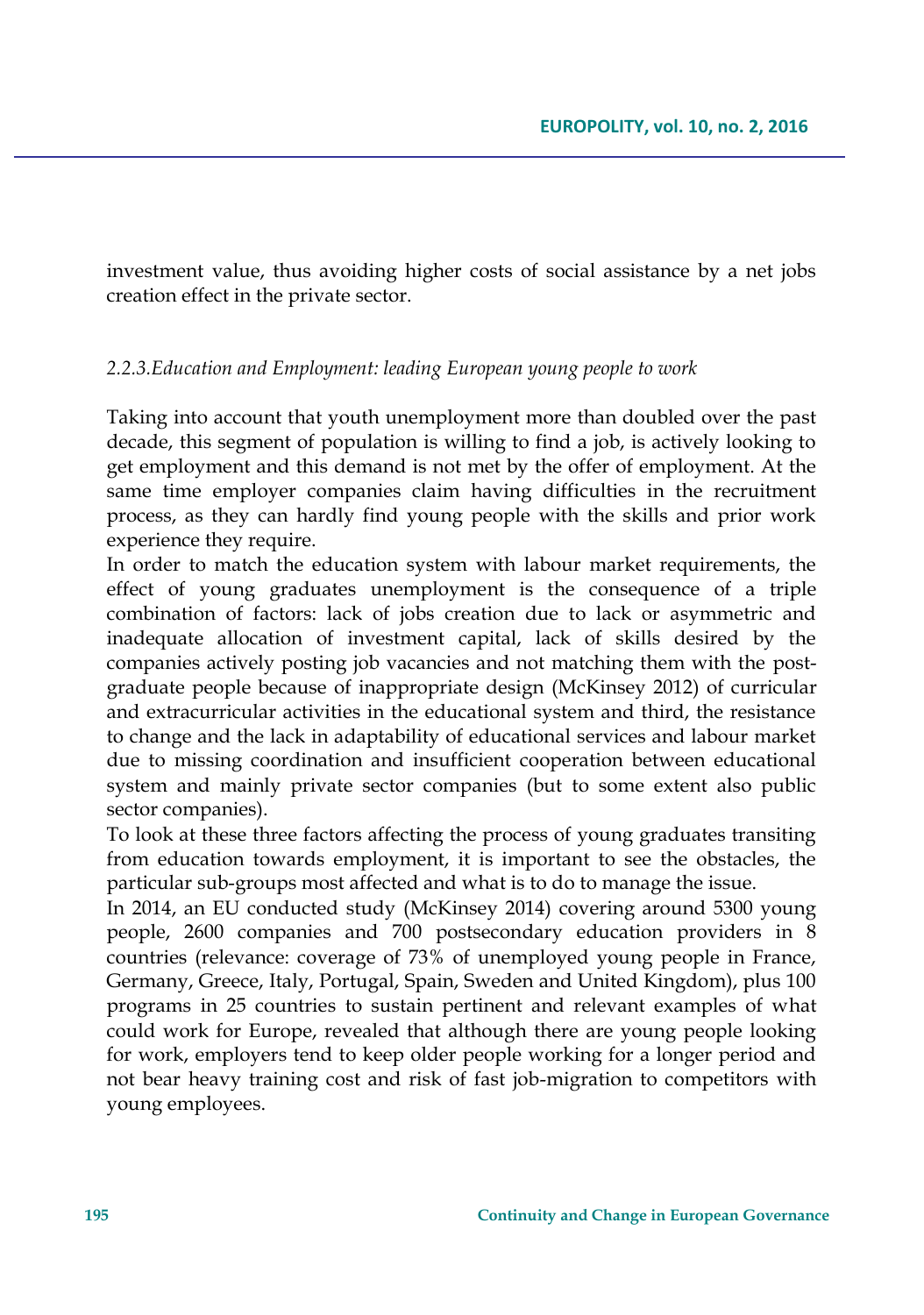According to the results of this study (74% of education providers strongly feel that graduates are fully prepared for work while 38% young graduates felt the same way and only 35% of companies concurred to that – two almost divergent and separate dimensions: education and labour), the biggest problems in recruitment were found in the countries with the highest youth unemployment (Greece, Italy, Portugal, Spain).

The obstacles faced by unemployed youth are significant also: opaque access to information of continuing their studies to build up skills, the high cost of subsistence and learning (books, internet facilities and IT equipment, tuition fees and taxes, etc.), mismatched skills expectations and results, access to jobs counselling, all leading to tensions accumulating in around 80% of young graduates unemployed, not being able to find enough opportunities to acquire job-required skills due to weak education and poor access to relevant and complete information. The same asymmetrical information is also applicable to transparency of labour market information<sup>1</sup>.

Mirroring the conclusions, from job candidate's perspective, 10% are high achievers and 10% followers of high achievers, while below the line remaining unemployed, the 30% disillusioned, the 20% strugglers and 15% dreamers fill the gap to unemployment. Another 15% of persistent youth actively look for jobs. At the same time, from employer's perspective, 20% are the renowned companies with great brand and market awareness attract the desired employees with the right skills, being willing to invest in training, 25% say recruitment is difficult but they heavily invest in new employees to secure skills via training and partnerships with specialised companies, 35% do internally the required trainings to build up capabilities in new employees, while 20% are disengaged, knowing there is a need for training in their workforce, but in the future, not acknowledging the consequences in the present moment (McKinsey 2014, 4). This

<sup>&</sup>lt;sup>1</sup> In the paper "The Market for Lemons" published in 1970 in the publication Quarterly Journal of Economics, the author George Akerlof introduces the concept of "moral hazard", i.e. the risk of taking a decision not knowing all the information relevant. For the labour market, the asymmetrical information as "moral hazard" is to affect work productivity on an employer, by paying a higher wage to a lesser skilled employee, not being able to fully assess expertise and competence in real life and substituting information with "education grades", basically relying on somebody else's prior judgment upon knowledge instead of skill. In 2001, George Akerlof, Michael Spence and Joseph Stiglitz were joint-recipients of Nobel Prize for Economics.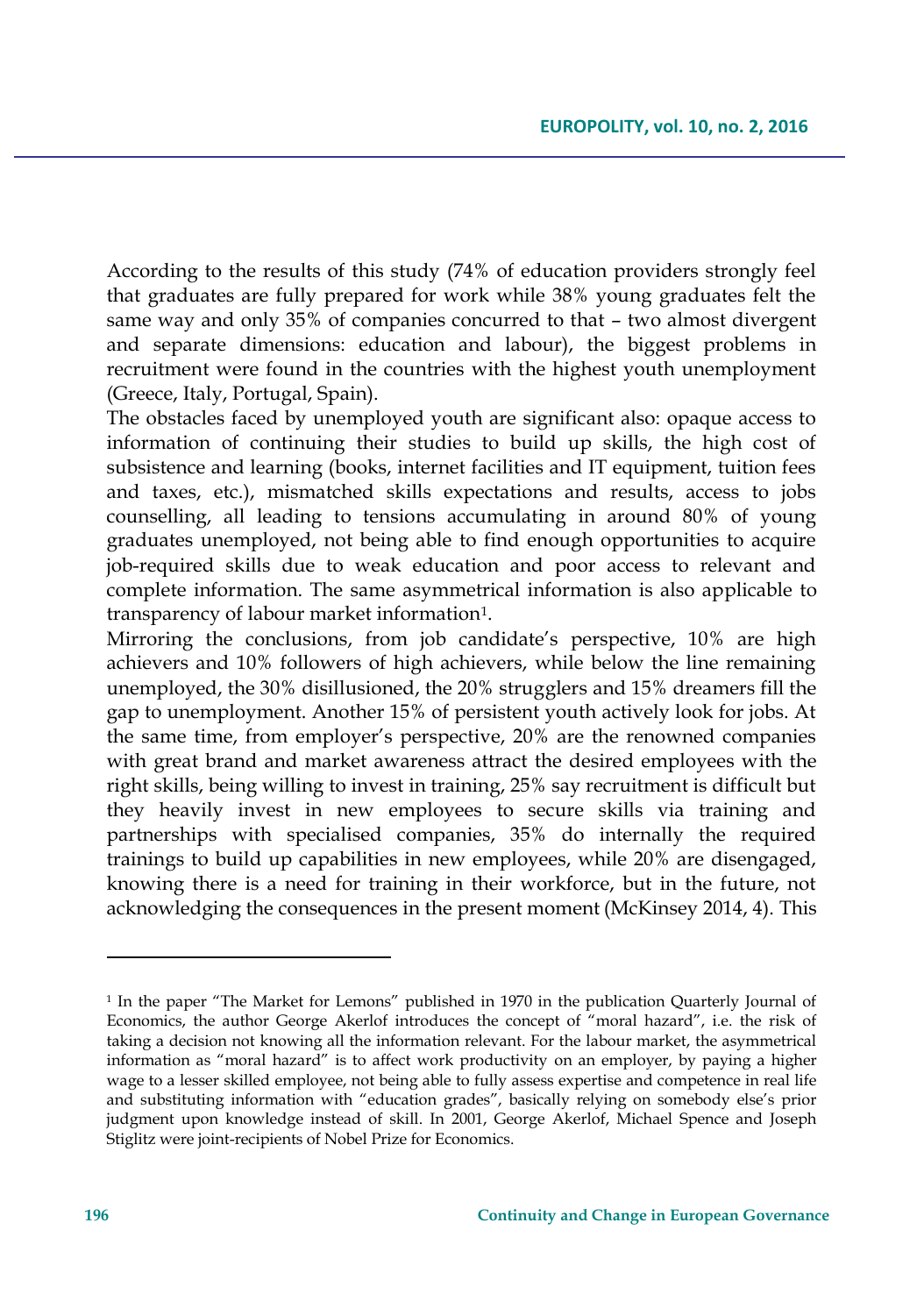mirroring of matching young unemployed with employers is best seen in Greece, where it is recorded the highest rate of youth unemployment and the highest dependence on small businesses as source for jobs creation.

The actions that can be taken on immediately are simple and not costly to implement: focus educational systems on modules of learning, to build skills, partnership protocols concluded between students' associations, educators and potential employers for a closer cooperation and communication, counselling advice starting from 15 years of age as young people face the major decision in life to focus on vocational or academic path, implementation of practice stages for future profession, transitory periods of temporary jobs, internships, business simulators and programmes to replicate at low cost and low risk the real working environment and labour market conditions, better communication channels to circulate information among countries, companies, educators and young people, forecasting vacancies for professions, labour market trends, tools to survey employers' satisfaction as well as newly employed people's satisfaction and not in the last place enhance and facilitate mobility to transfer capabilities according to the efficient resources allocation principle.

# **3. CONCLUSIONS**

Today, 1 out of 5 people aged 25-34 and eligible for work is unemployed, but this average is also revealing maximal values in Southern Europe – in Greece and Spain 1 out of 2 young people aged 25-34 is unemployed.

Cost estimation as in economic loss for not integrating young people that are unemployed and not in education nor in training is supposed to be at least EUR 150 billion / year. The best strategy to support jobs creation is Keynesian types policies promoting investments (the public sector and central banks) to boost private sector loans and favour households consumption.

Young people aged 25-34 are the most exposed at losing the jobs and not obtaining a new one, being the hardest segment hit by financial hardship. The factors are the shortest period in the current job before contract termination, the least work experience accumulated and the least financial capital accumulated due to short time low wages at the beginning of their career and their immediate need for consumption at this life stage.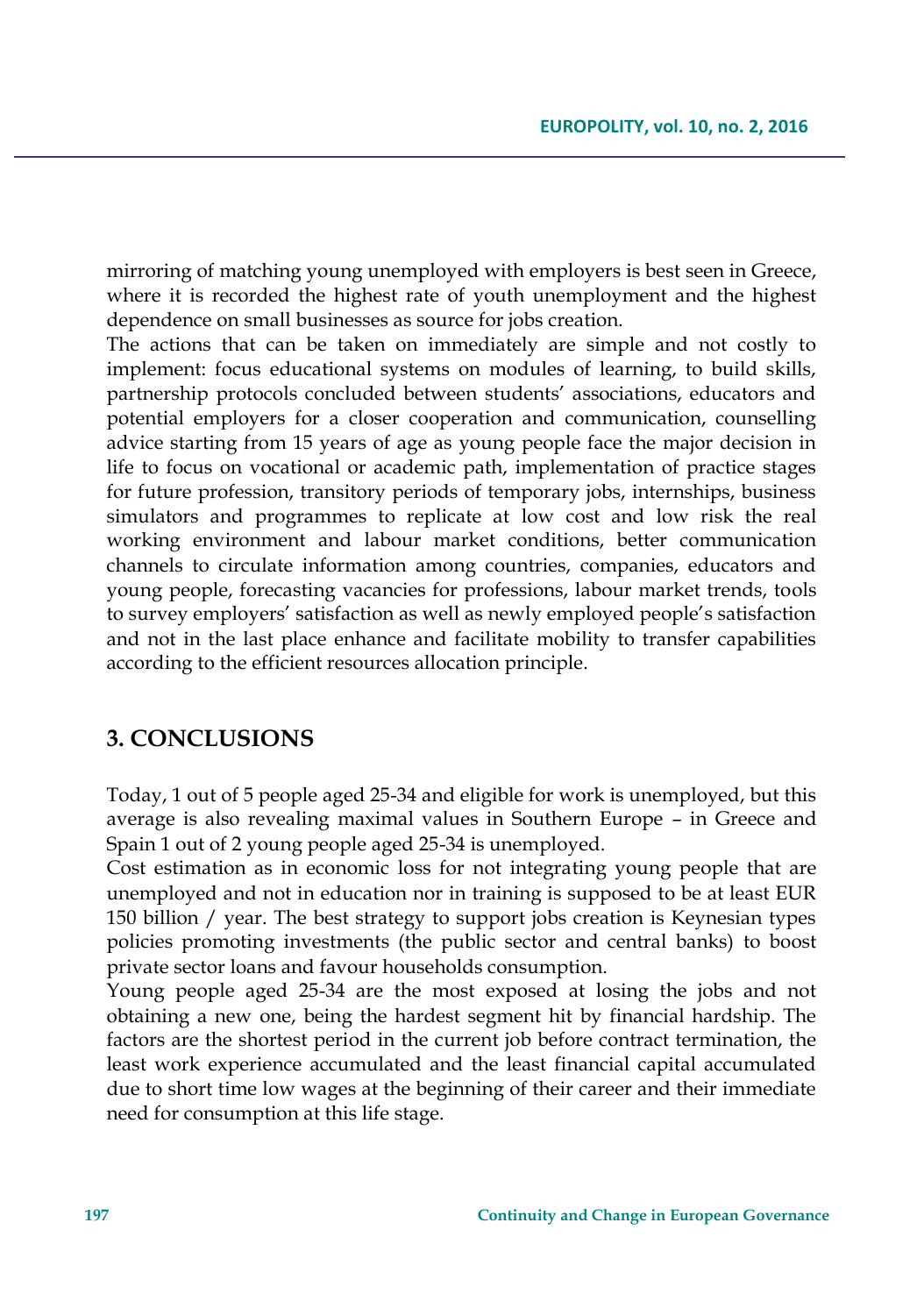"Europe 2020" integrated strategy for employment targets employment charted pathways for this age segment combined with other active policy measures for jobs creation. "An Agenda for New Skills and Jobs" and "Youth on the Move" target new knowledge and abilities i.e. for the digital economy and automation of processes in information technology, functional labour markets, recognition of skills, jobs quality and jobs creation, while mobility encourages efficient workforce resources allocation, life-long learning and access to education, being designed to bring future welfare and prosperity (economic development, not only growth).

ECB and the System of European Central Banks encourage and directly target jobs creation, in an economic environment where interest rates are close to zero to support investments via lending and the Expanded Assets Purchasing Programme is generating liquidity in economies, to help companies rebuild equity capital and create new jobs. Capital is an asset, labour is a flow.

The EC's Directorate for Employment, Social Affairs and Inclusion intervenes to support employability, especially for disadvantaged groups: young people unemployed, or working but at risk of involuntary job loss, women, unemployed over 50 years old, etc. The Active Labour Market Policies include employment incentives for companies (recruitment, maintenance and job rotation and sharing) to support good-quality jobs offer for young people unemployed (full time or part time jobs, trial period, apprenticeship, traineeship or continued education). The cost is infinitely less of what paying the deferred social bill over the next 30 years would be for these young under 35 years old would be.

The educational system in each country should match the requirements of labour market, to be designed in close cooperation with the private sector. The discrepancy is revealed in a study conducted by McKinsey: 3/4 of educators believe graduates are prepared for work, while 1/3 of employers and graduates feel the same (McKinsey 2014, 5). Managing the asymmetrical information is key to respond to the situation in a cost-effective way: design modular learning, private sector-academia-students partnerships, counselling, communication channels and clear career pathways, innovation in employment and employability ways, etc.

Young people are the future of Europe. Overcoming unemployment challenge is the key to the future of wealth accumulation and social progress.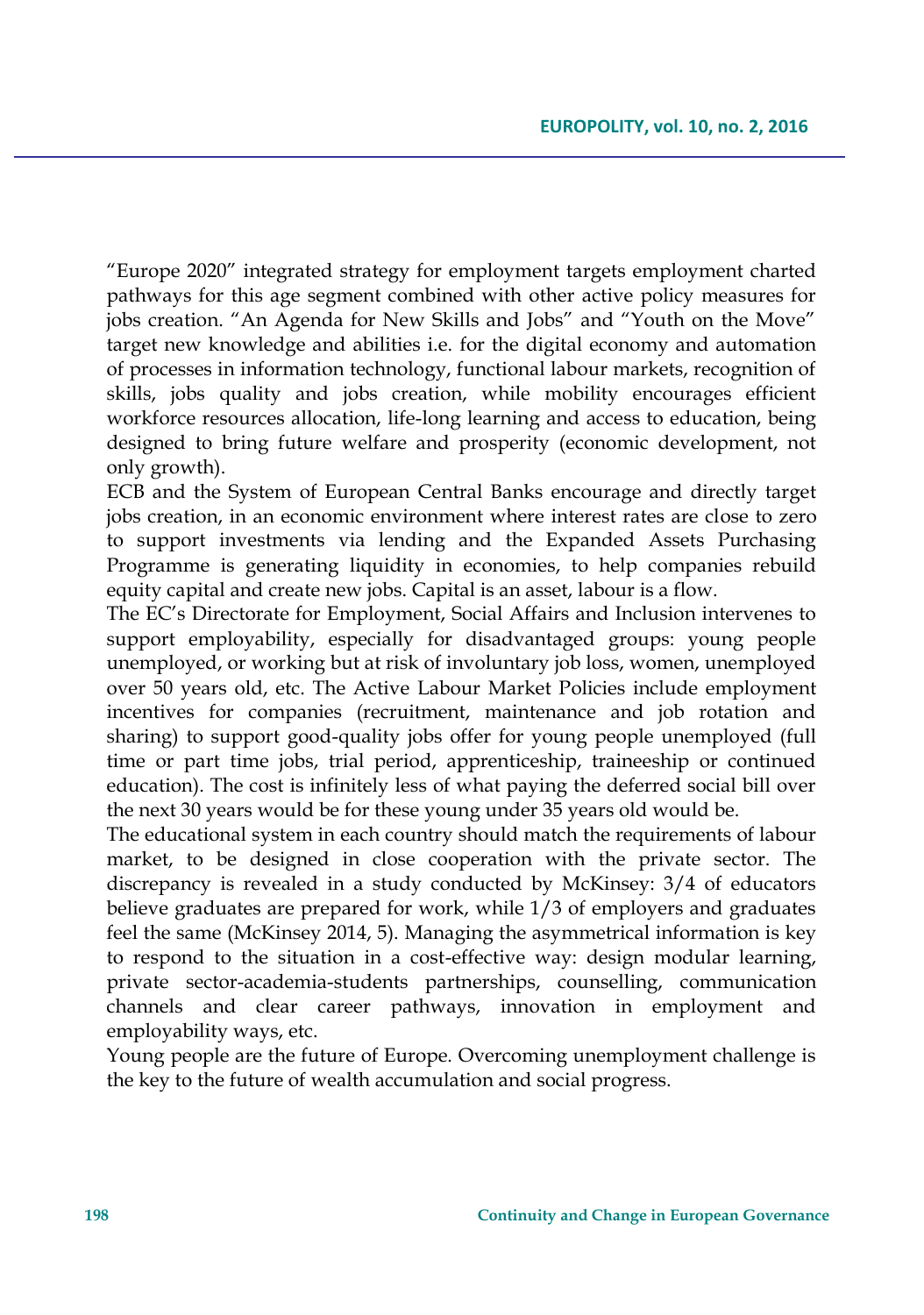# **ACKNOWLEDGEMENTS**

- 1. The purpose of this article is to analyse public data and information. All this information is available from public sources in a complete form and according to specified methodology and can be accessed and seen in the sources indicated for reference. Therefore, it is not in the scope of the article to reproduce tables and charts, but to use the relevant data to answer to questions about causes, effects, time, locations, impacts, costs, responsibilities, actions, benefits.
- 2. This article focuses on a very specific subject (unemployment and youth unemployment in EU) and takes into account a multi-disciplinary approach (social, educational, financial, economic, political as in policies and demographic). Being a broad topic, it needs future observation, analysis and in-depth survey on all coordinates. It remains open for further development.

## **REFERENCES**

- Ball, Laurence and Gregory Mankiw. 2002. The NAIRU in theory and practice. Journal of Economic perspectives. Vol. 16 (4): 115 – 136. Accessed on 16 October 2016 http://scholar.harvard.edu/files/mankiw/files/jep.ballmankiw.pdf.
- Central Statistics Office website. 2016. http://www.cso.ie/.
- Corrigendum to Regulation (EU) No 575/2013 of the European Parliament and of the Council of 26 June 2013 on prudential requirements for credit institutions and investment firms and amending Regulation (EU) No 648/2012.2013. Accessed on 16 October 2016 http://eurlex.europa.eu/LexUriServ/LexUriServ.do?uri=OJ:L:2013:321:0006:0342:EN:PDF.
- Directive 2013/36/EU of the European Parliament and of the Council of 26 June 2013 on access to the activity of credit institutions and the prudential supervision of credit institutions and investment firms, amending Directive 2002/87/EC and repealing Directives 2006/48/EC and 2006/49/EC Text with EEA relevance. 2013. Accessed on 7 Serptember 2016 http://eurlex.europa.eu/legal-content/EN/TXT/?uri=CELEX:32013L0036.
- EC Document on a Proposal for a Council Recommendation on Establishing a Youth Guarantee, 729/2012.
- EU Council, "Strategic Framework for European Cooperation in Education and Training" ET (2020) 9845/09.
- Eurofound, "NEETs Young people not in employment, education or training: Characteristics, costs and policy responses in Europe", Luxembourg, 2012, eurofound.europa.eu.
- European Commission a. 2010 (15 September). "Youth on the Move", Brussels.
- European Commission b. 2016. COM (2010) 682 final, Strasbourg.
- European Social Partners, "Framework of Actions on Youth Employment",.
- European Youth Forum. 2013, 2014, 2015, 2016. "Policy Paper on Youth Employment", Bruxelles, COMEM 0166 / 2013.
- European Youth Forum. 2011. Bath University, GHK Consulting, "Study on the impact of Non-Formal Education in youth organisations on young people's employability".
- European Commission, European Social Fund, http://ec.europa.eu/esf/.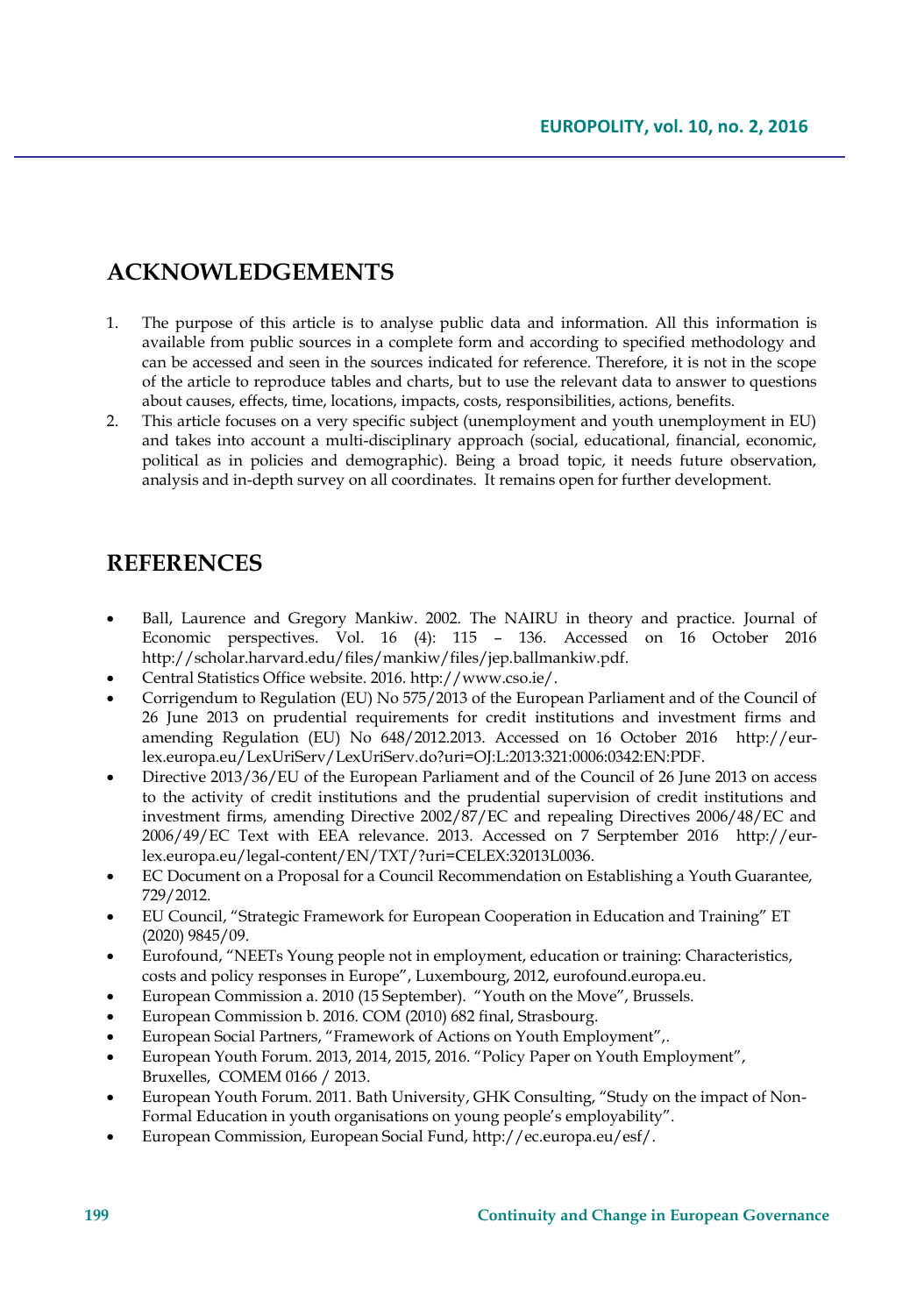- European Commission a. 2016. Europe in a Nutshell. Accessed on 7 October 2016 http://ec.europa.eu/europe2020/europe-2020-in-a-nutshell/index\_en.htm.
- Eurostat website.2016. Accessed on 17 Serptember 2016 http://ec.europa.eu/eurostat.
- Euroastat a. 2016. Statistics Explained. Accessed on 27 Serptember 2016 http://ec.europa.eu/eurostat/statisticsexplained/index.php/File:Share\_of\_young\_people\_neither\_in\_employment\_nor\_in\_education\_ and\_training,\_by\_sex\_and\_age,\_2015%25.png.
- Eurostat. 2016. Government finance statistics quarterly data. Accessed on 7 Serptember 2016 http://ec.europa.eu/eurostat/statistics-explained/index.php/Government\_finance\_statistics\_- \_quarterly\_data.
- Eurostat. 2016. Statistics on young people neither in employment nor in education or training. Last modified April 11. Accessed on 4 Serptember 2016 http://ec.europa.eu/eurostat/statisticsexplained/index.php/Statistics\_on\_young\_people\_neither\_in\_employment\_nor\_in\_education\_ or\_training#Young\_people\_neither\_in\_employment\_nor\_in\_education\_or\_training .
- Eurostat. 2016. Labour Market Policy. Accessed on 7 Serptember 2016 http://ec.europa.eu/eurostat/web/labour-market/labour-market-policy.
- Eurostat. 2016. Labour Market Policy. Database. Accessed on 7 Serptember 2016 http://ec.europa.eu/eurostat/web/labour-market/labour-market-policy/database.
- ETUC. 2013. Framework of Action Youth Employment.Accessed on 7 Serptember 2016 ec.europa.eu/social/BlobServlet?mode=dsw&docId=9264&langId=en.
- European Commission. 2016. Adequate and sustainable social protection. Accessed on 7 Serptember 2016 http://ec.europa.eu/priorities/adequate-and-sustainable-socialprotection\_en.
- European Commision. 2012. Accessed on 16 October 2016 http://eur-lex.europa.eu/legalcontent/RO/TXT/HTML/?uri=CELEX:52012DC0173&from=EN.
- EU Council. 2013. Council Recommendations (2013/C 120/01). Accessed on 16 October 2016 http://eur-lex.europa.eu/LexUriServ/LexUriServ.do?uri=OJ:C:2013:120:0001:0006:EN:PDF.
- European Banking Authority. 2016. 2016 EU Wide Stress Test. Accessed on 16 October 2016 http://www.eba.europa.eu/documents/10180/1532819/2016-EU-wide-stress-test-Results.pdf
- European Banking Authority. 2016. Implementing Basel III in Europe: CRD IV package, Accessed on 16 October 2016 http://www.eba.europa.eu/regulation-andpolicy/implementing-basel-iii-europe.
- European Banking Authority. 2016. The Single Rulebook. Accessed on 16 October 2016 http://www.eba.europa.eu/regulation-and-policy/single-rulebook.
- European Central Bank website. 2016. Accessed on 16 October 2016 Accessed on 16 October 2016 http://www.ecb.europa.eu/ecb/tasks/html/index.en.html.
- European Central Bank. 2012. Press releases published in 2012. Accessed on 16 October 2016 http://www.ecb.europa.eu/press/pr/date/2012/html/pr120906\_1.en.html.
- The Phillips Curve, 1961–1969. Accessed on 4 April 2015 http://www.econlib.org/library/Enc/art/lfHendersonCEE2\_figure\_036.jpg
- European Social Partners. 2016. Framework of action on Youth Employments. Last updated April 2016. Accessed on 5 October 2016 http://www.seempstaging.hants.gov.uk/youthempment-3rd\_report\_sept\_2016.pdf.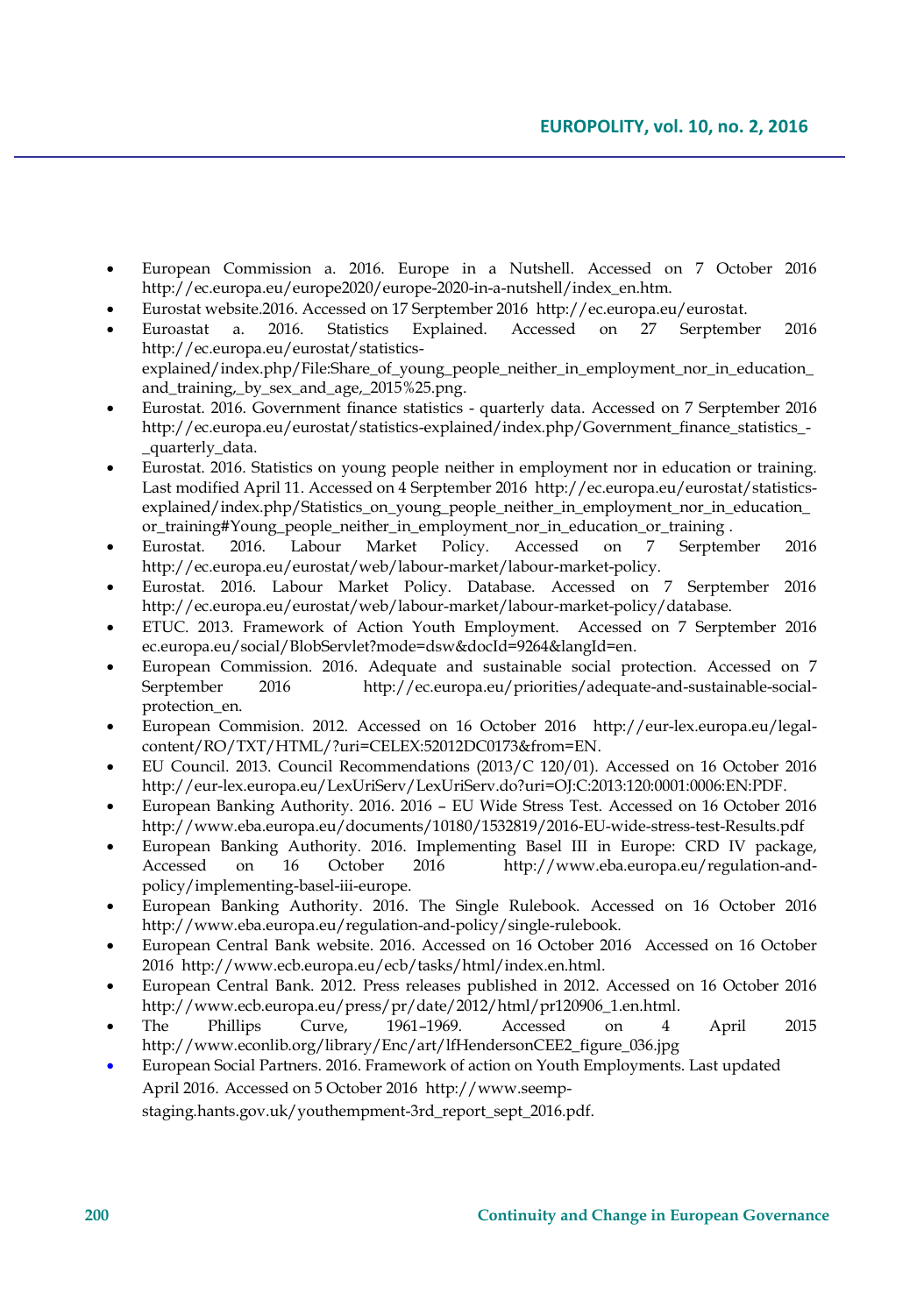- European Youth Forum. 2013. Policy Paper on Youth Employment. Accessed on 2 October 2016 http://www.youthforum.org/assets/2014/06/0166-13\_PP\_Employment\_Final1.pdf.
- Euribor rates website. 2016. Accessed on 16 October 2016 http://www.euribor-rates.eu/.
- Eurostat a. 2016. Interview with The Guardian. Accessed on 2 October 2016 https://www.ecb.europa.eu/press/inter/date/2016/html/sp160311.en.html.
- European Council. 1994. Conclusions of the meeting from  $9<sup>th</sup>$  and  $10<sup>th</sup>$  December in Essen.<br>Accessed on 2 October 2016 http://www.consilium.europa.eu/en/european-Accessed on 2 October 2016 http://www.consilium.europa.eu/en/europeancouncil/conclusions/pdf-1993-2003/essen-european-council-9-10-december-1994.
- European Communities. 1997. Amsterdam Treaty. Accessed on 2 October 2016 http://www.europarl.europa.eu/topics/treaty/pdf/amst-en.pdf.
- International Labour Organization website. 2016. Accessed on 16 October 2016 http://www.ilo.org.
- George Akerlof.1970. "The Market for Lemons", Quarterly Journal of Economics.
- Greier, Ben. 2015. What Did We Learn From the Dotcom Stock Bubble of 2000?. 12<sup>th</sup> of April. Accessed on 16 September 2016 http://time.com/3741681/2000-dotcom-stock-bust/.
- J. Egebark and N. Kaunitz. 2013. "Do Payroll Tax Cuts Raise Youth Employment?", *IFAU Paper* 27.
- Keynes, John Maynard. 1936. *The General Theory of Employment, Interest and Money*. London: Macmillan.
- [Leşcu](http://www.rri.ro/en_gb/supporting_the_labour_market_insertion_of_young_people-2530016), Christine and Vlad Palcu. 2015. Supporting the labour market insertion of young people. Accessed on 16 October 2016 http://www.rri.ro/en\_gb/supporting\_the\_labour\_market\_insertion\_of\_young\_people-2530016.
- Lafourcade, Pierre, Gerali, Andrea, Brůha, Jan, Bursian, Dirk, Buss, Ginters, Corbo, Vesn, Haavio, Markus, Håkanson, Christina, Hledik, Tibor, Katay, Gábor, Kulikov, Dmitry, Lozej, Matija, Micallef, Brian, Papageorgiou, Dimitris, Vanhala, Juuso, Zeleznik, Marin.2016. "Labour market modelling in the light of the financial crisis". *ECB Paper* 175.accessed on 5 September 2016. Accessed on 7 Serptember 2016

https://www.ecb.europa.eu/pub/pdf/scpops/ecbop175.en.pdf?b0080484af75491e40010fc129b 53967 .

- Mascherini, Massimiliano et al. 2012. Neets young people not in employment education or training characteristics costs and policy. Accessed on 2 October 2016 training characteristics costs and policy. Accessed on 2 October 2016 http://www.eurofound.europa.eu/publications/report/2012/labour-market-socialpolicies/neets-young-people-not-in-employment-education-or-training-characteristics-costsand-policy.
- McKirdy, Euan.2016 (9 May). "Greek lawmakers vote for austerity as protests turn ugly", CNN, accessed on 5 October 2016. . Accessed on 7 Serptember 2016 http://edition.cnn.com/2016/05/09/europe/greek-debt-crisis-fourth-bailout/.
- Munteanu, Bogdan.2002. "Poate Noua Economie sa sustina o crestere economica durabila?", *Jurnalul Economic*, ASE Bucuresti, Vol.10.
- Mourshed, Mona , Farrell, Diana, Barton, Dominic. 2012. "Education to Employment: Designing a System that Works". McKinsey & Company. Accessed on 7 Serptember 2016 https://www.mckinsey.de/files/a4e2e\_2014.pdf.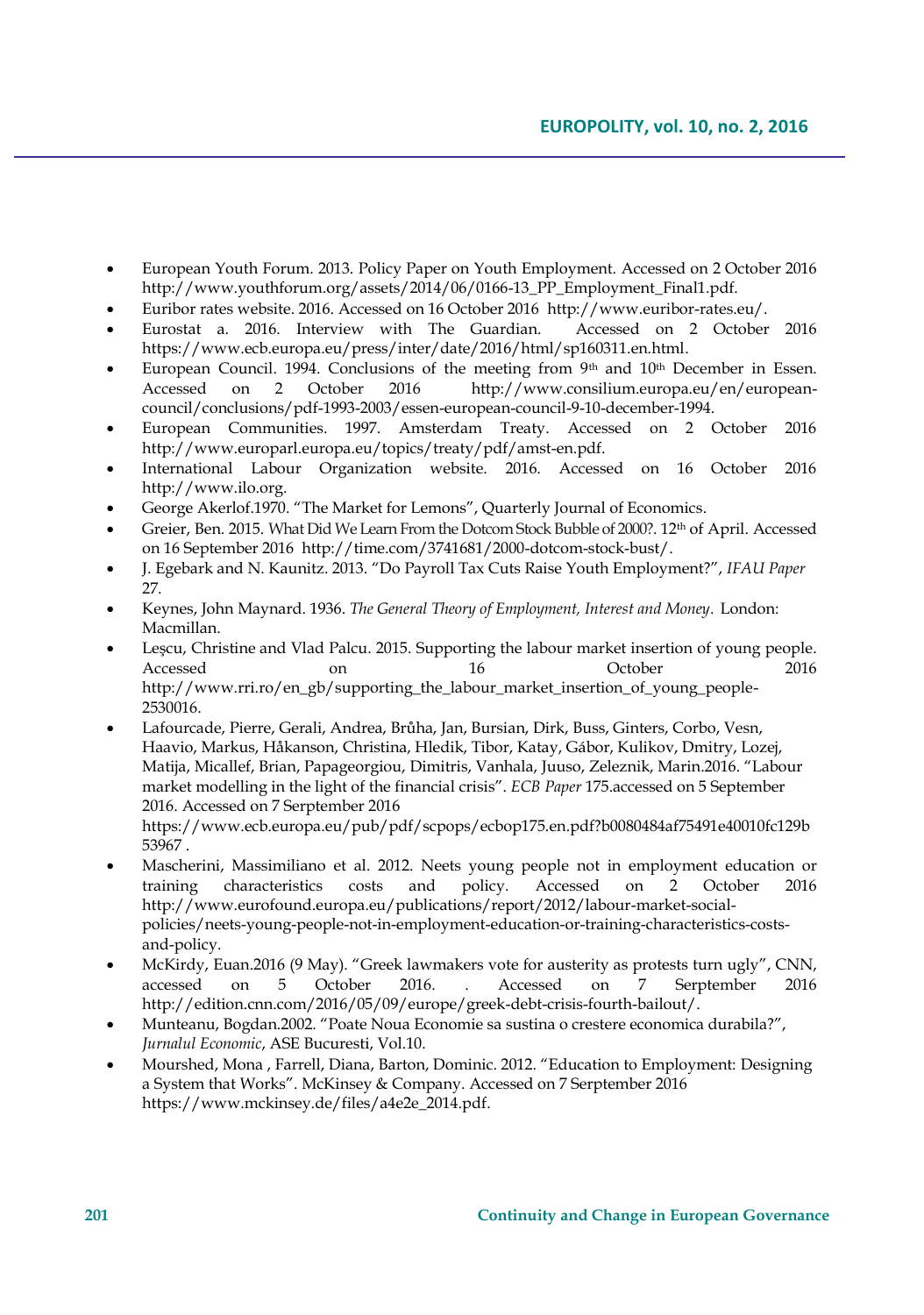- Mourshed, Mona, Patel, Jigar, Suder, Katrin. 2014. "Education to Employment: Getting Europe's Youth into work". McKinsey & Company. Accessed on 9 Serptember 2016 http://www.compromisorse.com/upload/estudios/000/222/Education-to-Employment\_FINAL.pdf.
- [Schuetze,](http://www.reuters.com/journalists/arno-schuetze) Arno. 2016. ING plan to cut 7,000 jobs, spend on digital draws union. Accessed on 6<br>October 2016 http://www.reuters.com/article/us-germany-deutsche-bank-jobs-2016 http://www.reuters.com/article/us-germany-deutsche-bank-jobsidUSKBN12E16T
- [Sterling,](http://www.reuters.com/journalists/toby-sterling) Toby. 2016. Deutsche Bank considers thousands more job cuts source. Accessed on 16 October 2016 http://www.reuters.com/article/us-ing-groep-strategy-idUSKCN1230D3.
- Souto-Otero, Manuel et al. 2013. Study on the impact of non-formal education in youth organisations on young peoples employability. Accessed on 2 October 2016 http://www.youthforum.org/publication/study-on-the-impact-of-non-formal-education-inyouth-organisations-on-young-peoples-employability/.
- "Portugal protests against austerity.2013 (2 March). *BBC*, Accessed on 16 October 2014 http://www.bbc.com/news/world-europe-21644385.
- Best Jobs website. 2016. http://www.bestjobs.ro/cautare/locuri-de-munca+IT/ignore/cmt
- "Basel III: international regulatory framework for banks". 2016. *Bank for International Settlements.*  Accessed on 16 April 2016 http://www.bis.org/bcbs/basel3.htm?m=3%7C14%7C572.
- "Basel Committee on Banking Supervision overview". 2016. *Bank for International Settlements.* Accessed on 16 April 2016 http://www.bis.org/bcbs/index.htm?m=3%7C14.
- "Derivatives Sovereign Credit-Default Swaps". 2016. *CNBC*. Accessed on 6 October 2016 http://www.cnbc.com/sovereign-credit-default-swaps/.
- Sarwat Jahan. 2014. What is Keneysian Economy? Finance & Development. Vol. 51. No. 3. Accessed on 16 October 2016 http://www.imf.org/external/pubs/ft/fandd/2014/09/basics.htm.
- "Credit Default Swap CDS". Investopedia. Accessed on 16 October 2016 http://www.investopedia.com/terms/c/creditdefaultswap.asp.
- Eurobarometer 337, J.
- "Spanish protests over new austerity measures" *The Telegraph*, Accessed on 17 October 2016 http://www.telegraph.co.uk/finance/financialcrisis/9413107/Spanish-protests-over-newausterity-measures.html.
- Trading economics. 2016. Credit Raking Accessed on 17 October 2016 http://www.tradingeconomics.com/country-list/rating.
- "Asset purchase programmes" *European Central Bank*. Accessed on 16 October 2016 https://www.ecb.europa.eu/mopo/implement/omt/html/index.en.html.
- *Verbatim of the remarks* made by Mario Draghi, Speech by Mario Draghi. 2012. President of the European Central Bank at the Global Investment Conference in London 26 July 2012 Accessed on 3 October 2016 https://www.ecb.europa.eu/press/key/date/2012/html/sp120726.en.html.
- Keynote speech by Mario Draghi, President of the ECB. 2014. Keynote speech at the Eurofi Financial Forum, Eurofi Financial Forum, Milan, 11 September 2014 Accessed on 3 October 2016 https://www.ecb.europa.eu/press/key/date/2014/html/sp140911\_1.en.html.
- "ECB announces expanded asset purchase programme". 2015 (22 January). *European Central Bank*. Accessed on 3 October 2016 https://www.ecb.europa.eu/press/pr/date/2015/html/pr150122\_1.en.html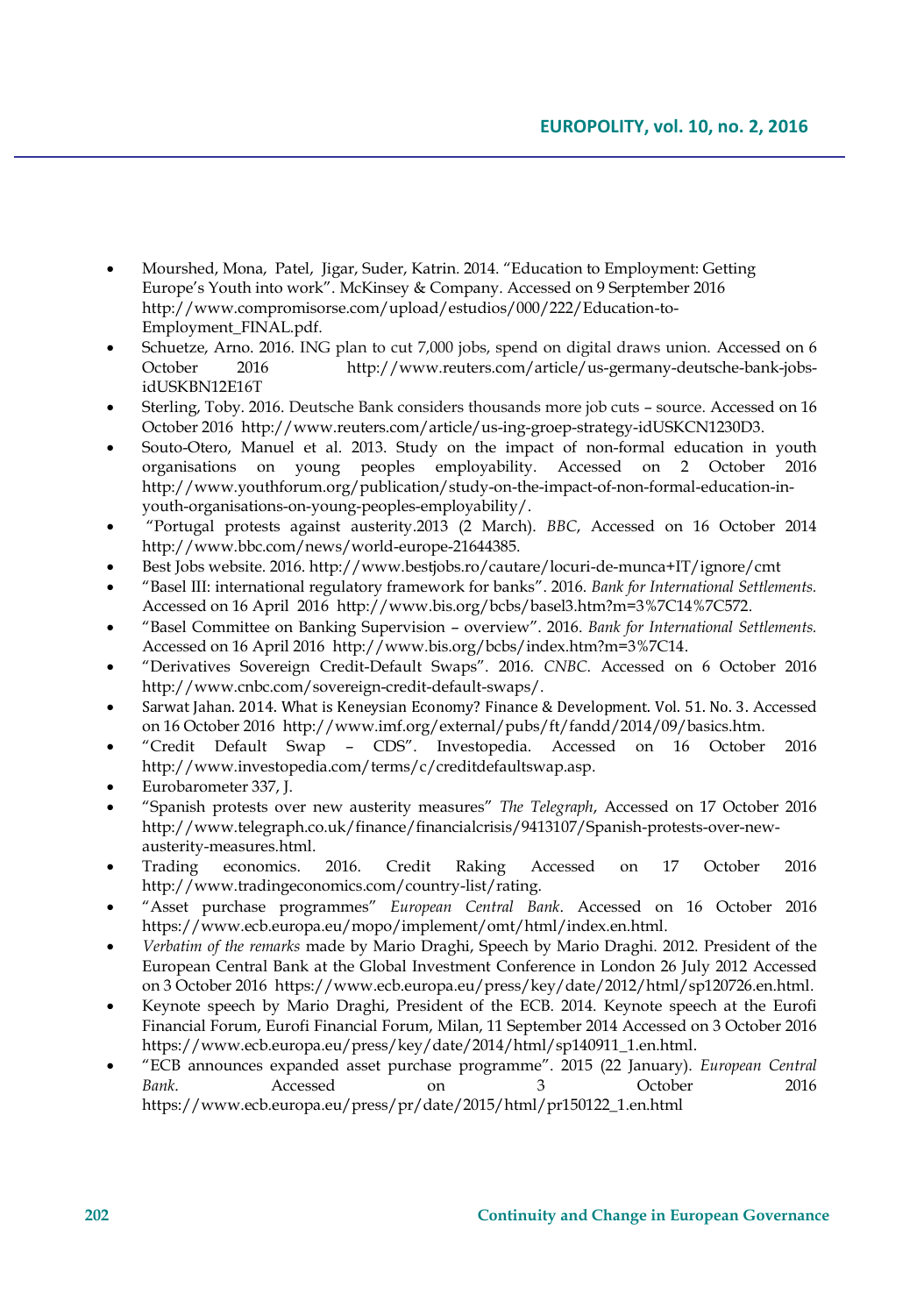- European Central Bank b. 2016. Accessed on 3 October 2016 *The ECB's asset purchase programme: an early assessment.* https://www.ecb.europa.eu/pub/pdf/scpwps/ecbwp1956.en.pdf.
- "Key interest Rates". European Central Bank. https://www.ecb.europa.eu/stats/monetary/rates/html/index.en.html.
- European Social Partners. 2015. Framework of Action on Youth Employment. Accessed on 16 October 2016 http://erc-online.eu/wp-content/uploads/2015/11/2nd-follow-up-report-FoA-Youth-Sept-2015-Final.pdf.
- Ejobs website. 2016. Accessed on 16 October 2016 https://www.ejobs.ro./
- "'You reap what you sow': the psychology of Irish austerity protests". 2016. (15 March). *The*  https://www.theguardian.com/science/headquarters/2016/mar/15/economics-as-a-morality-play-austerity-protest-in-ireland.